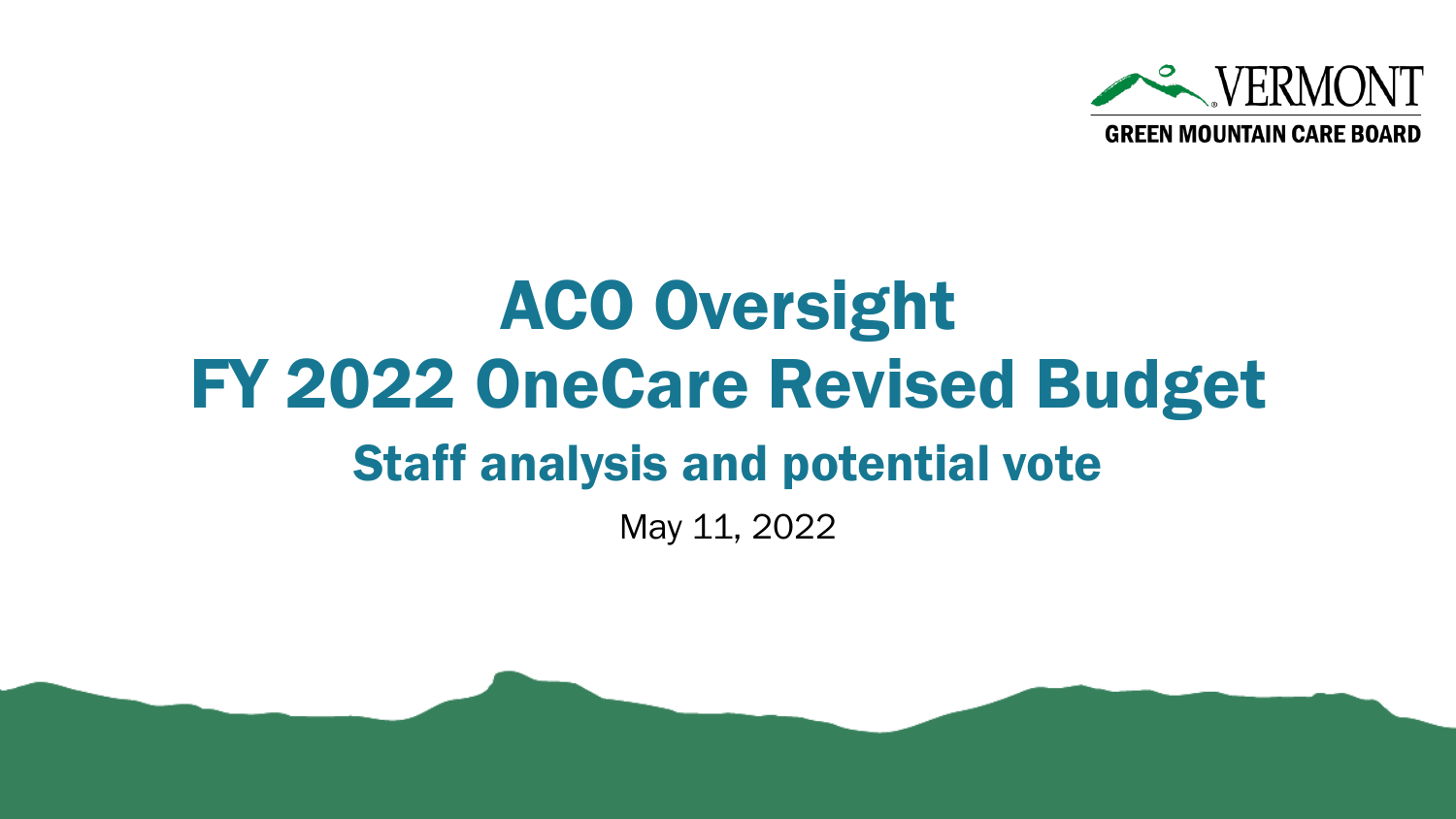



- 1. Revised budget process (reviewed last week)
- 2. Key areas of staff review
- 3. FY22 Budget Order status
- 4. Board discussion
- 5. Public comment
- 6. Potential vote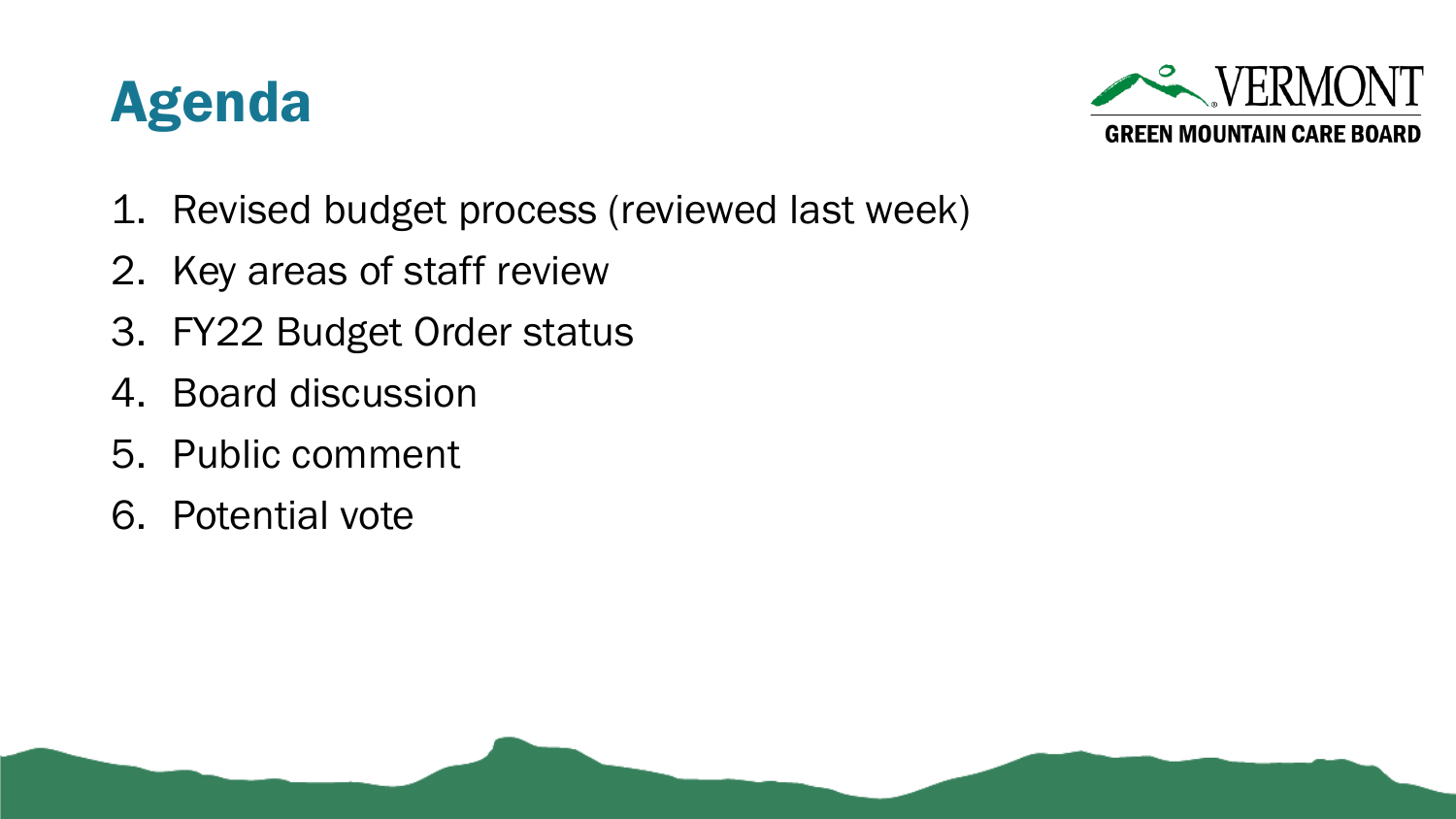### OneCare Vermont ACO Revised FY22 Budget



- Budget guidance and budget order require a revised ACO budget to be presented in the spring of the budget year
	- Revised budget to include elements described in the FY22 Budget Order
- Budget adjustment process established in Rule 5.000, §5.407:
	- Staff will review and come back to the Board with any performance that has "varied substantially from its budget"
	- If performance has "varied substantially" from ACO's budget, then, upon application of ACO, Board may adjust ACO's budget
	- Potential vote noticed for May 11 because OneCare has requested a modification to its budget order.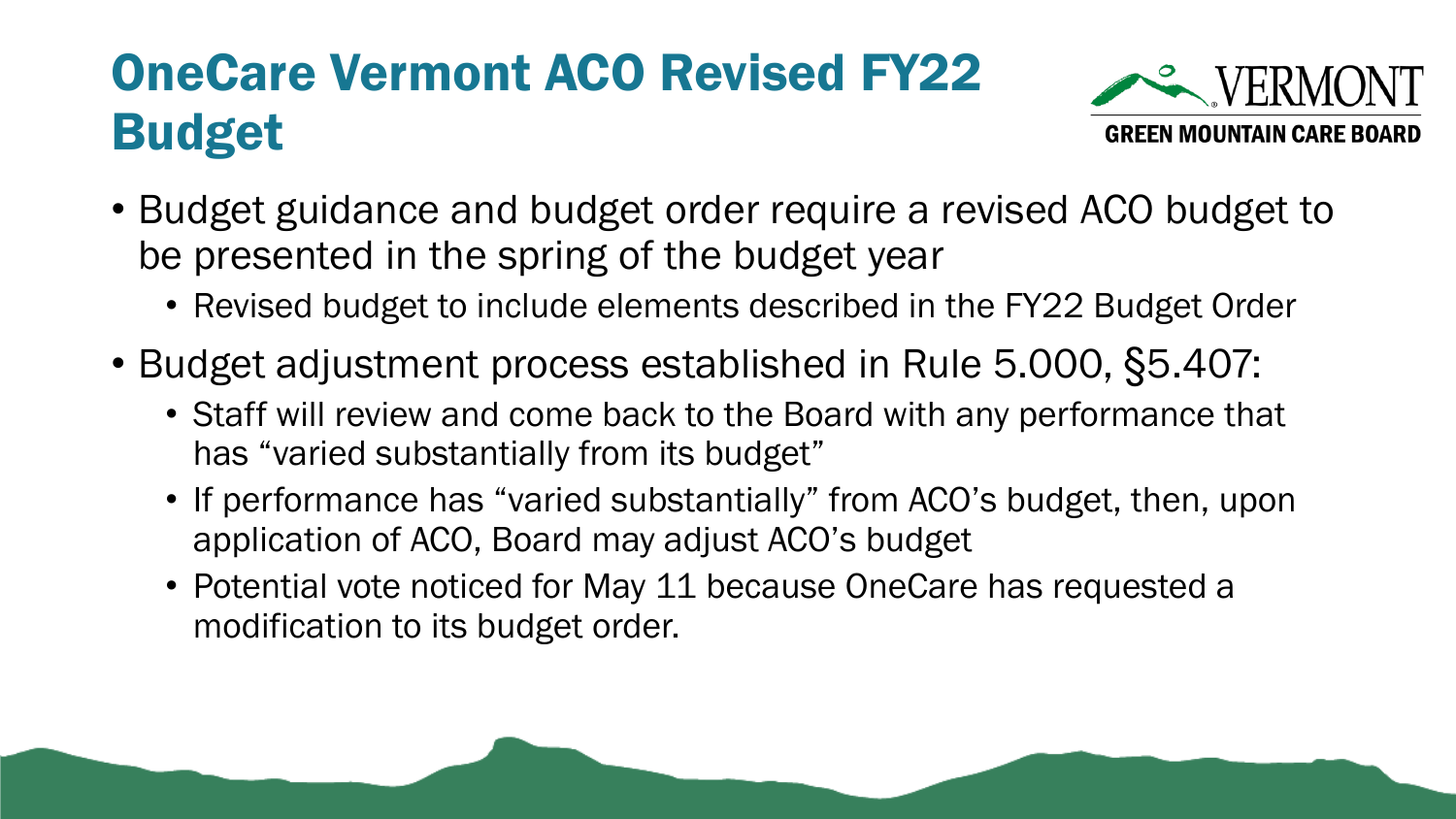### OneCare Vermont ACO FY22 Budget – Revised Budget, Conditions 9-10



At its presentation of the revised budget OneCare must present to the GMCB on the following topics:

- a. Final FY2022 attribution and finalized payer contracts;
- b. Revised budget, based on final attribution;
- c. Final description of population health initiatives;
- d. Expected hospital dues for 2022 by hospital;
- e. Expected risk for 2022 by risk bearing entity and by payer;
- f. Any changes to the overall risk model for 2022;
- g. Source(s) of funds for OneCare's 2022 population health management programs;
- h. Status of the ACO benchmarking system by payer program;
- i. Update on the results of evaluations as described in the FY22 budget submission (including care coordination and analysis of variations in care by HSA);
- j. Update on the partnership between OneCare and the University of Vermont to explore additional partnerships around evaluation;
- k. OneCare's progress relative to its targets for commercial payer FPP levels that OneCare set in accordance with its FY21 budget order, condition 15, and any FPP targets set according to conditions in this order; and
- l. Any other information the GMCB deems relevant to ensuring compliance with this order.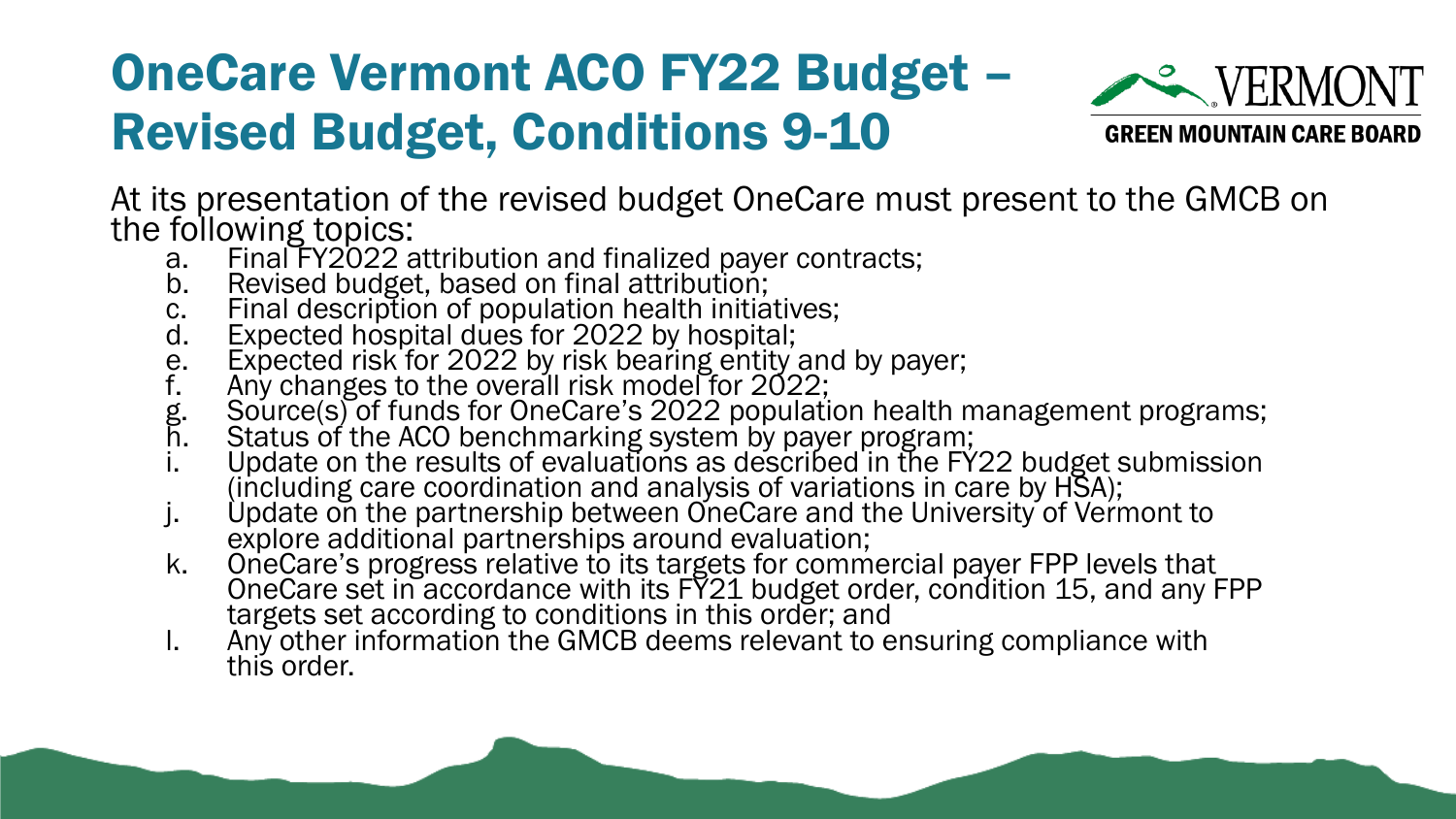#### §5.407 Budget – Performance Review and Adjustment



- a) The Board may conduct an independent review of an ACO's performance under an established budget at any time. Such a review need not be limited to financial performance and may cover any matter approved by the Board as part of the ACO's budget. The Board may request, and an ACO must provide, information determined by the Board to be necessary to conduct the review. If, after conducting a review, the Board determines that an ACO's performance has varied substantially from its budget, the Board shall provide written notice to the ACO. The notice shall set forth the results of the Board's review, as well as a description of the facts the Board considered.
- b) After determining that an ACO's performance has varied substantially from its budget, and upon application of the ACO, the Board may adjust the ACO's budget. In considering an adjustment of an ACO's budget, the Board will consider the financial condition of the ACO and any other factors it deems appropriate.
- c) An ACO must request and receive an adjustment to its budget under subsection (b) of this section prior to executing a Risk Contract that would cause the ACO to exceed a Risk Cap established by the Board as part of the ACO's budget.
- d) The Board may take any and all actions within its power to compel compliance with an established budget.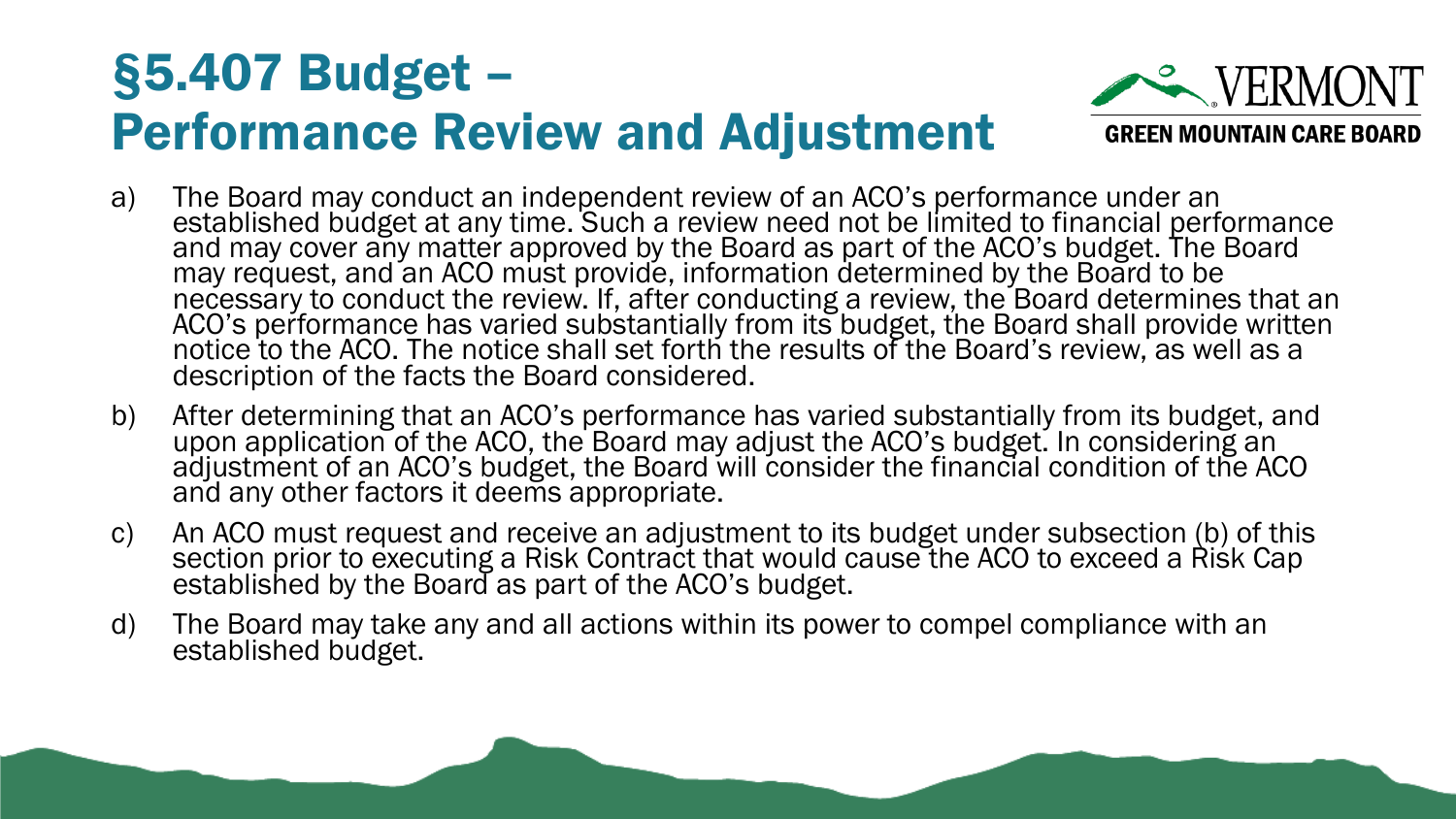### Revised budget areas of staff review



- ACO benchmarking solution
	- Budget Order adjustment request from OneCare
- Fixed Prospective Payments (FPP) targets and strategy
- Variance review
	- Financial model
	- Care model
- Budget Order status update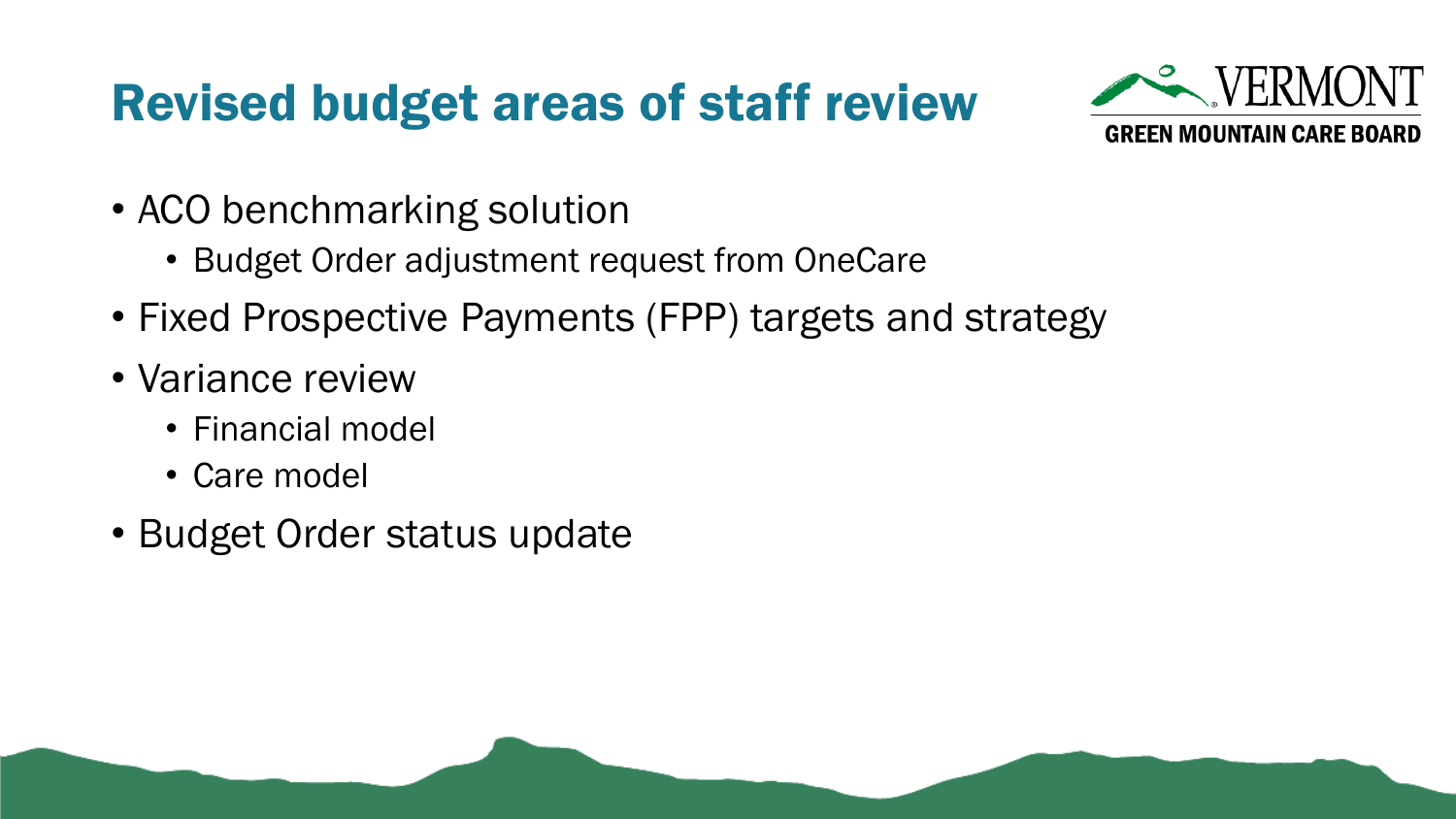### Condition 1 ACO Benchmarking

- Amendment request
- Key OneCare Proposed Changes
	- Focus benchmark reporting on utilization, cost, and quality; remove patient satisfaction/engagement and evidence-based clinical appropriateness due to lack of available benchmarks. **Staff recommendation:** Include all five domains, as available and appropriate.
	- Flexibility to work with selected vendor to identify specific measures (cost, utilization, quality) based on available data; collaborative process with GMCB staff to determine reporting templates. Consistent with the intent and staff recommendation. Continue to pursue five domains as available and appropriate.
	- Eliminate requirement for Medicaid and commercial benchmarking as vendors report lack of industry standards, low data availability & consistency, and high costs. Staff recommendation: Do not eliminate this requirement entirely. Accept OneCare proposal to amend FY22 requirement to be Medicare only, and OneCare will work with GMCB to continue to pursue feasibility of options for benchmarking Medicaid and commercial programs.

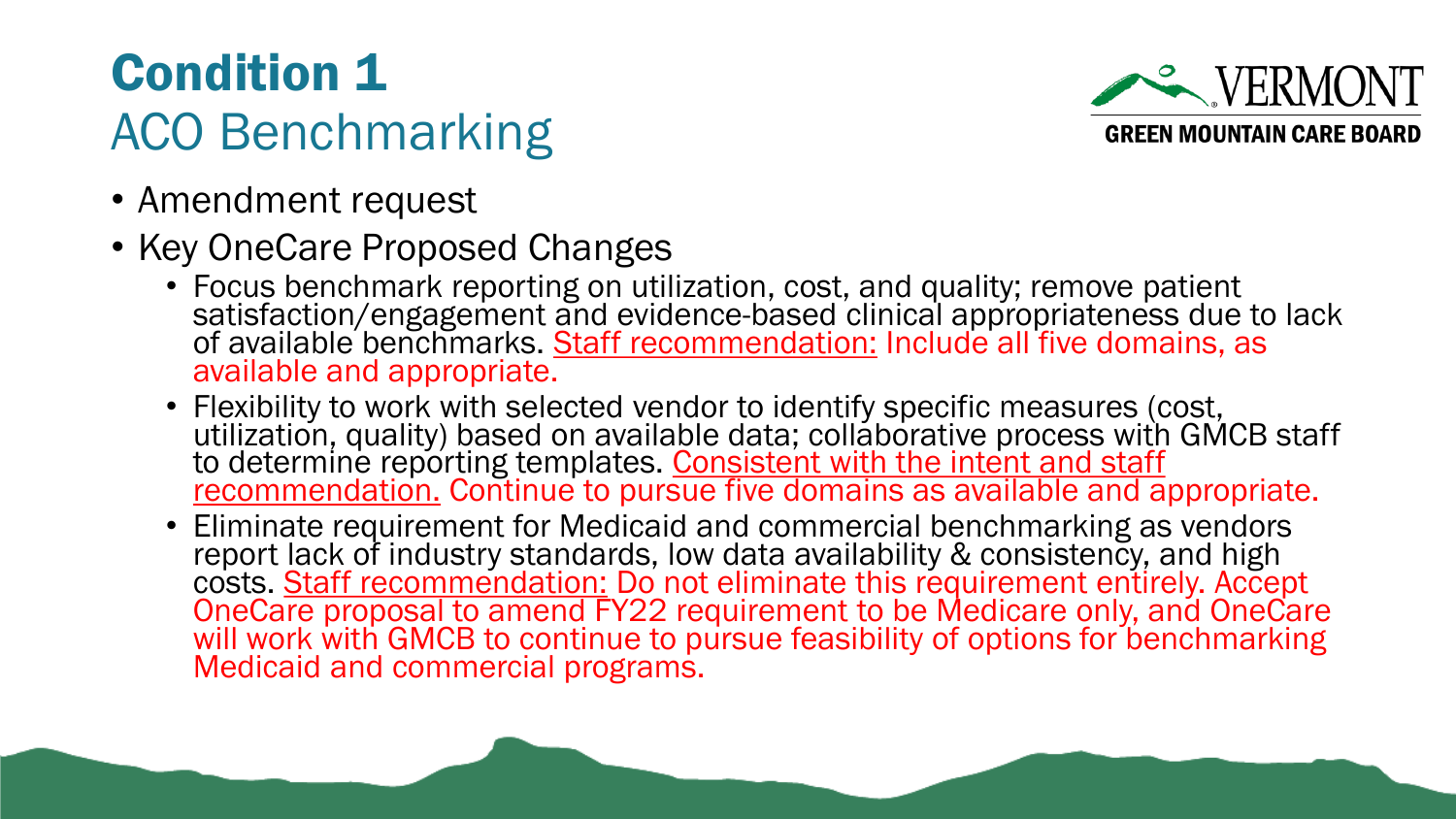#### Condition 1 ACO Benchmarking



OneCare must implement a reputable and effective Medicare ACO benchmarking system to compare key quality, cost, and utilization metrics to national benchmarks, utilizing OneCare claims data and potentially clinical data, and acquiring data from third party sources as needed. The benchmarking system and data source must be approved in advance by GMCB staff, built for each payer program, and include national benchmarks (and regional, if available) and identify best-practices based on the data in five key areas, as available and appropriate: 1) utilization, 2) cost per capita, 3) patient satisfaction/engagement, 4) quality, and 5) evidence-based clinical appropriateness. The benchmarking system will:

- a. Allow the ACO and the GMCB to assess OneCare's performance against peer ACOs or integrated health systems;
- b. Enhance OneCare's ACO-level performance management strategy, including integration of best practices and priority opportunities identified through benchmarking and peer networking into the OneCare Quality Evaluation and Improvement Program; and Enhance OneCare's ACO-level performance management strategy, including implementation of processes and programs that have been implemented at best practice sites, and integration of these priority opportunities into the OneCare Quality Evaluation and Improvement Program; and.
- c. Improve ACO regulatory reporting and performance assessment by providing the benchmarking comparisons to targets at least quarterly semiannually to the GMCB.

Implementation of the Medicare benchmarking system shall start with the Medicare program in FY22 as a test vear. OneCare must select and propose the Medicare benchmarking system for GMCB staff approval by March 31, 2021 2022 and present the Medicare proposalas well as a plan for Medicaid and commercial benchmarking systems, at the revised budget presentation in Spring 2022. Monitoring dashboards and targets will be developed by GMCB staff in collaboration with OneCare and specified in the updated ACO Reporting Manual. The updated ACO Reporting Manual will be modified by GMCB staff to streamline reporting requirements to be focused more on results of the benchmark system. OneCare will gather additional information on the feasibility of expanding benchmarking for Medicaid and commercial population and will provide a written update to the GMCB on Medicaid and commercial benchmarking systems by October 1, 2022.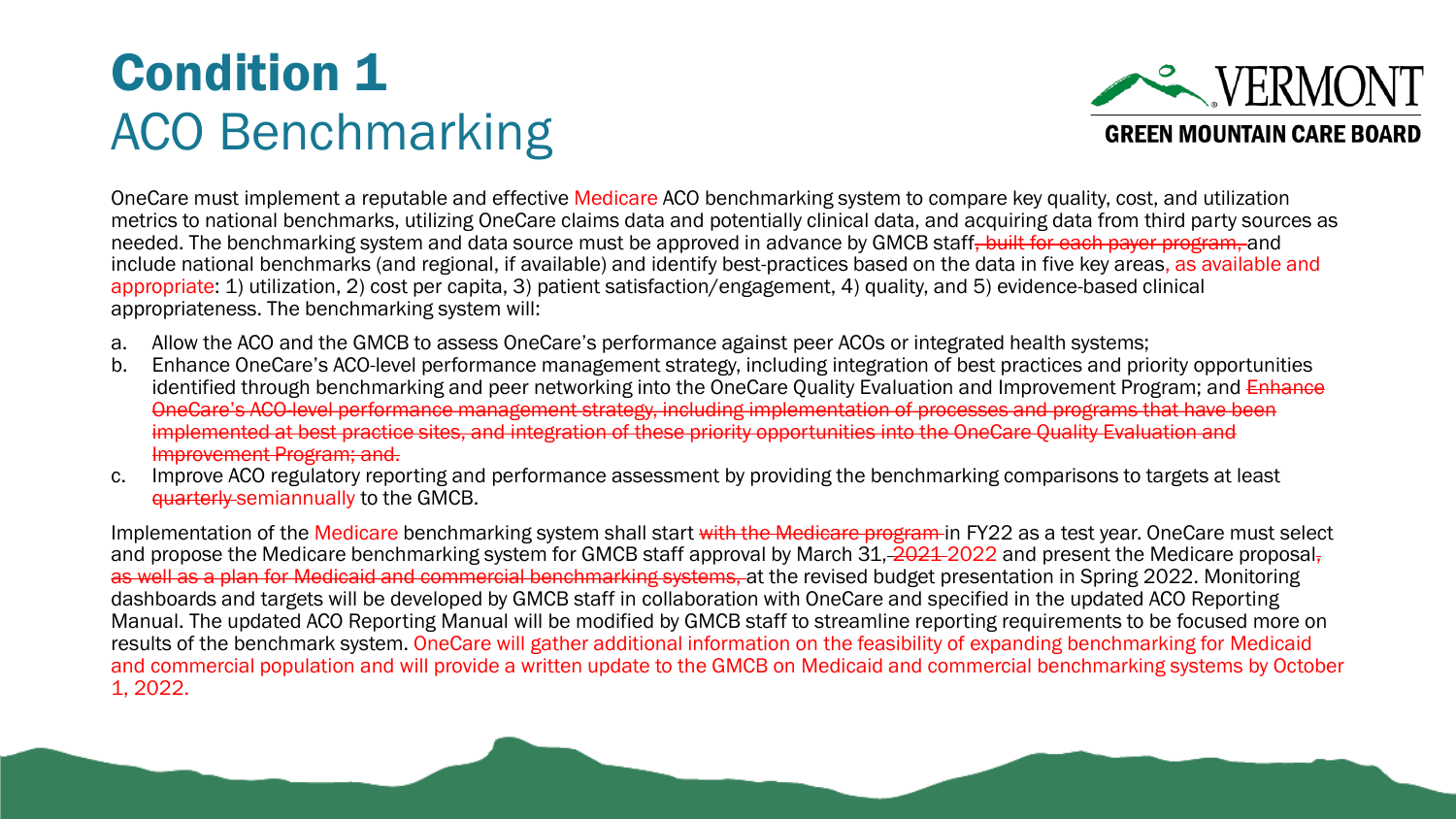#### Condition 1 ACO Benchmarking



- Next steps for ACO performance benchmarking
	- GMCB vote on amended language
	- OneCare in active contracting
	- GMCB working with OneCare to develop reporting template
	- First report by July 31, 2022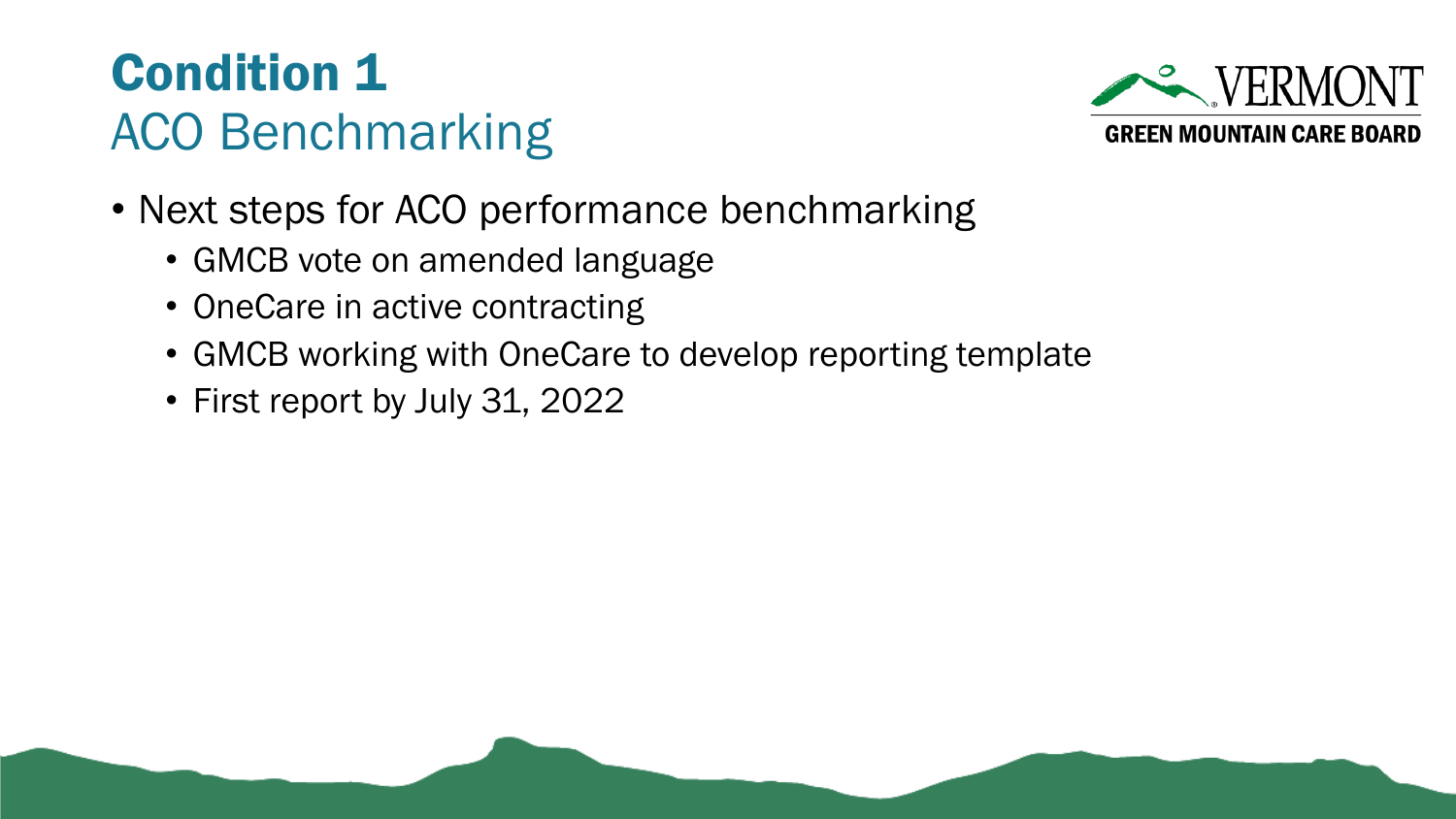### Condition 3a FPP Levels and Targets – Reporting



• The GMCB Director of Health Systems Policy will specify and determine a methodology for the ACO to report data about ACO FPP levels and targets in the updated ACO Reporting Manual. Based on the additional reporting about ACO FPP levels and targets that GMCB staff will specify in the ACO Reporting Manual, GMCB Director of Health Systems Policy will approve, or modify and approve, a commercial FPP target and seek twice annual reporting from OneCare on progress toward this target.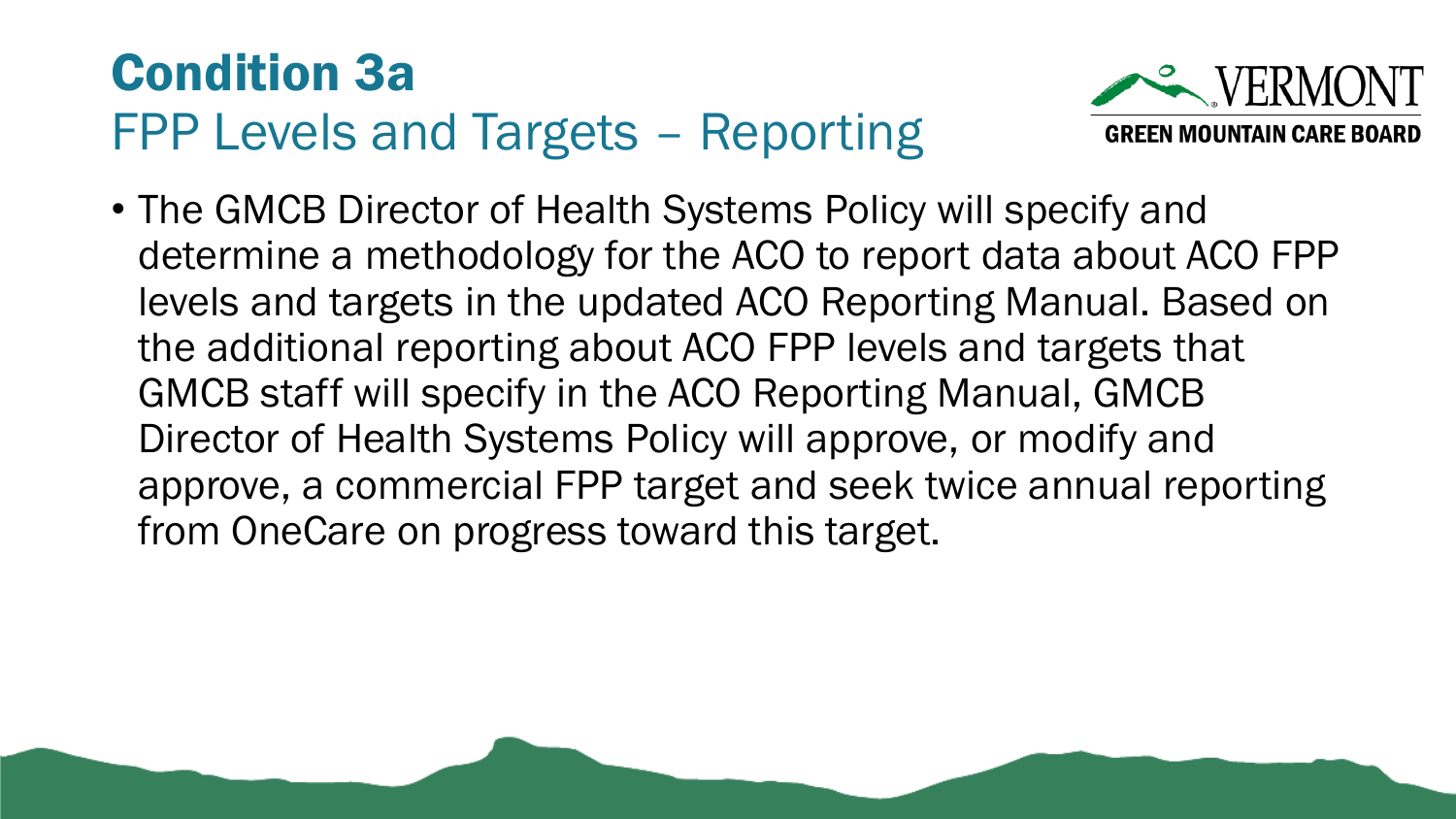



- There have been different ways of reporting FPP
- Through this condition, staff are working to align reporting and ensure a shared understanding of the inputs:

 $Total FPP + CPR$  = Percent Total Cost of Care

Only Unreconciled  $FPP + CPR$  = Percent Total Cost of Care

Terms:

FPP – Fixed Prospective Payments CPR – Comprehensive Payment Reform Program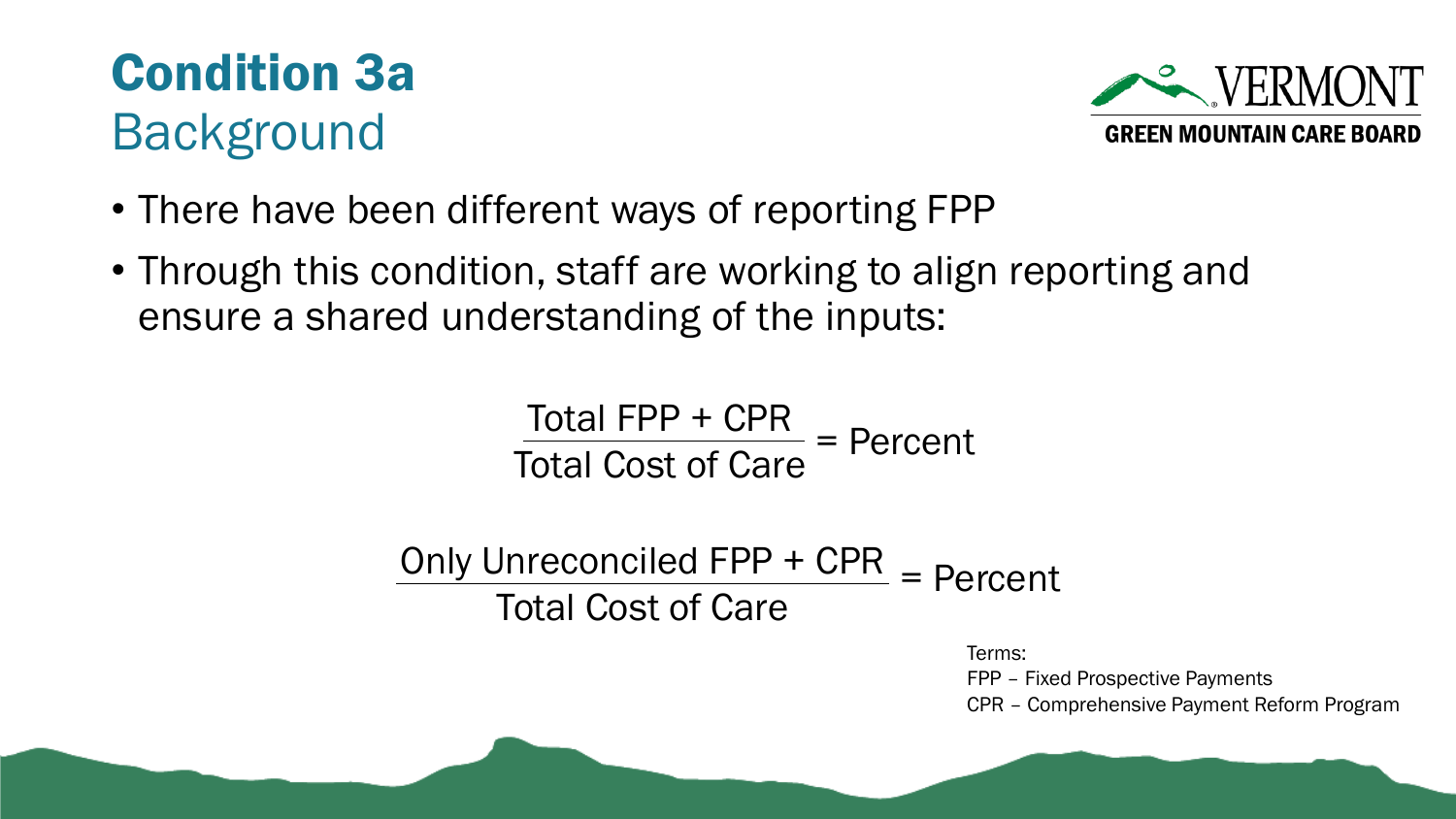#### Condition 3a and 9j FPP Levels and Targets - Reporting



#### **Progress on Commercial Fixed Payments**

Previously Submitted Milestones/Targets - FPP as a % of contracted TCOC

| Program    | <b>Baseline</b> | <b>PY22</b> | <b>PY23</b> | <b>PY24</b> | <b>PY25</b> |
|------------|-----------------|-------------|-------------|-------------|-------------|
| Medicare   | 0.0%            | 0.0%        | 53.4%       | 53.9%       | 54.4%       |
| Medicaid   | 50.4%           | 50.7%       | 58.2%       | 58.5%       | 58.8%       |
| Commercial | 0.00%           | 2.9%        | 23.9%       | 44.9%       | 65.9%       |

#### 2022 Targets vs. Actual

| Program    | <b>PY22 Target</b> | <b>PY22 Actual</b> |
|------------|--------------------|--------------------|
| Medicare   | 0.0%               | $0.48\%$ *         |
| Medicaid   | 50.7%              | 52.24%             |
| Commercial | 2.9%               | $0.16%$ *          |

\* For CPR only, hospitals cover reconciliation making it a true fixed payment for those participants.

- Actual 2022 results are relatively close to the established targets, however, we have  $\bullet$ not received indications suggesting Medicare is ready to convert to a true fixed payment in 2023 (which would result in a material variation)
- Commercial unreconciled fixed payments were not secured in 2022  $\bullet$
- OneCare and the commercial partners continue to discuss an unreconciled fixed  $\bullet$ payment concept for potential implementation in 2023
	- . Main focus remains on hospitals and independent primary care, but OneCare is open to other provider types as well (ex. FQHCs)

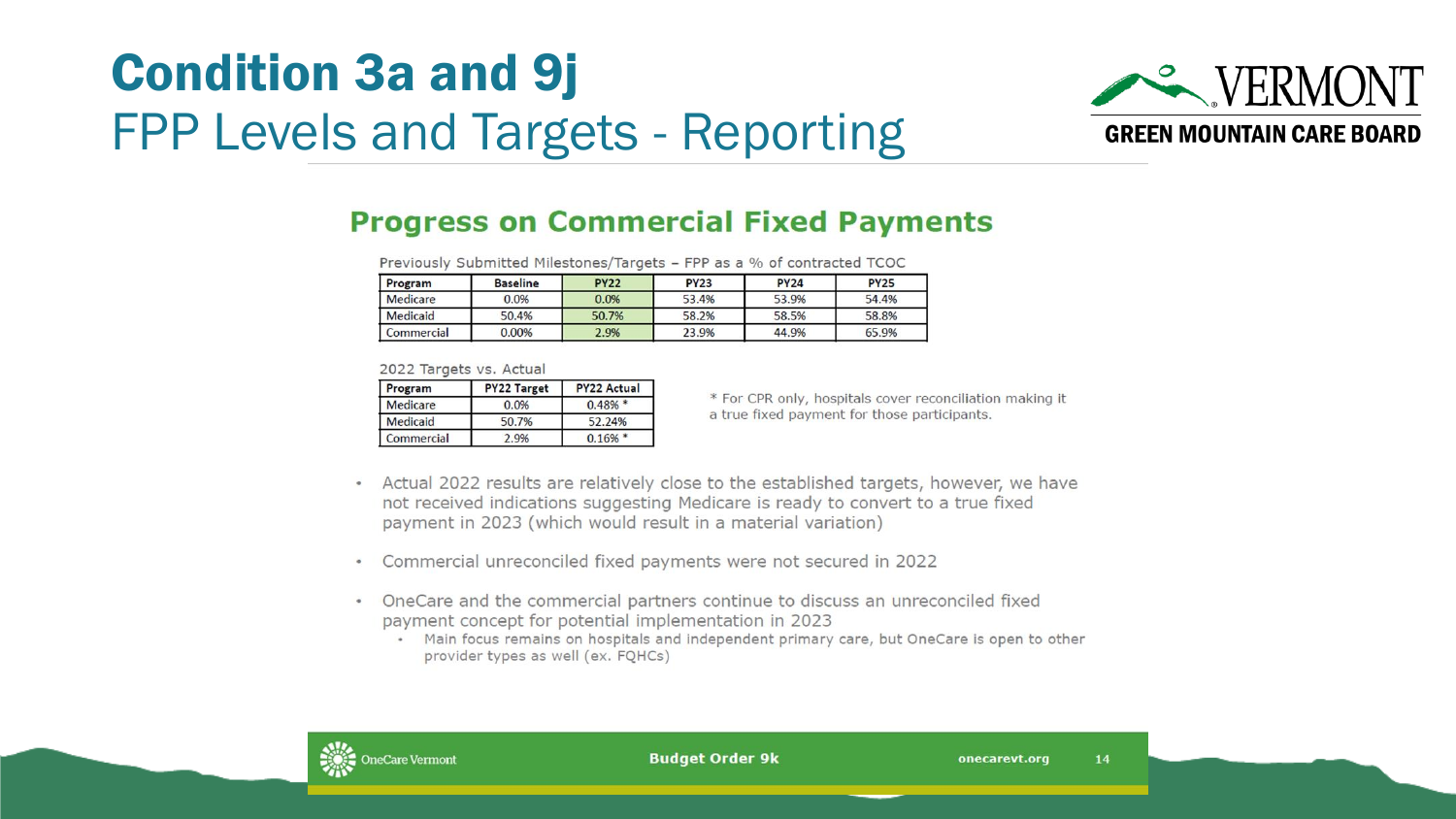#### Payment Models and FPP (FY22 Revised)

Fixed Payments as Percent of Expected TCOC and HCP-LAN Categories



**Attribution** (Jan. 1) Expected TCOC (ETCOC) $^1$ Total Fixed **Payments**  $(FPP + CPR)^2$ Total Fixed Payments (FPP + CPR) as % of Expected TCOC HCP-LAN Category *For more information, see HCP-LAN Alternative Payment Model Framework, slide 136)* Medicare 62,711 \$507,561,372<sup>3</sup> \$266,365,003 52% 4B (*reconciled* to FFS) Medicaid – Trad. 95,725 \$275,105,429 \$142,142,755 52% 4B (*unreconciled* to FFS) Medicaid – Expand. 30,563 \$44,959,054 \$25,070,985 56% 4B (*unreconciled* to FFS) BCBSVT 97,205 \$424,476,173 1.1% BCBSVT General: 3B<sup>4</sup> BCBSVT FPP Pilot: 4B (reconciled) MVP QHP  $10,692$   $$64,219,054$   $\longrightarrow$   $1.1\%$  MVP:  $3A<sup>4</sup>$ TOTAL 296,896 \$1,316,321,082 \$438,968,088 33%

1. Projected (Expected) TCOC: FY22 Revised Budget (3/30/22) Tab 5.1 ACO Risk by Payer and Tab 6.5 PMPM Rev by Payer. 2. FPP and CPR lines in FY22 Revised Budget (3/30/22) Tab 6.4 Sources Uses. 3. Medicare TCOC: Includes Blueprint/SASH at \$9,073,983 for FY22 Revised. 4. BCBSVT and MVP payment model HCP-LAN categorizations according to filings from the GMCB's review of plans' Qualified Health Plan (QHP) premiums for 2022.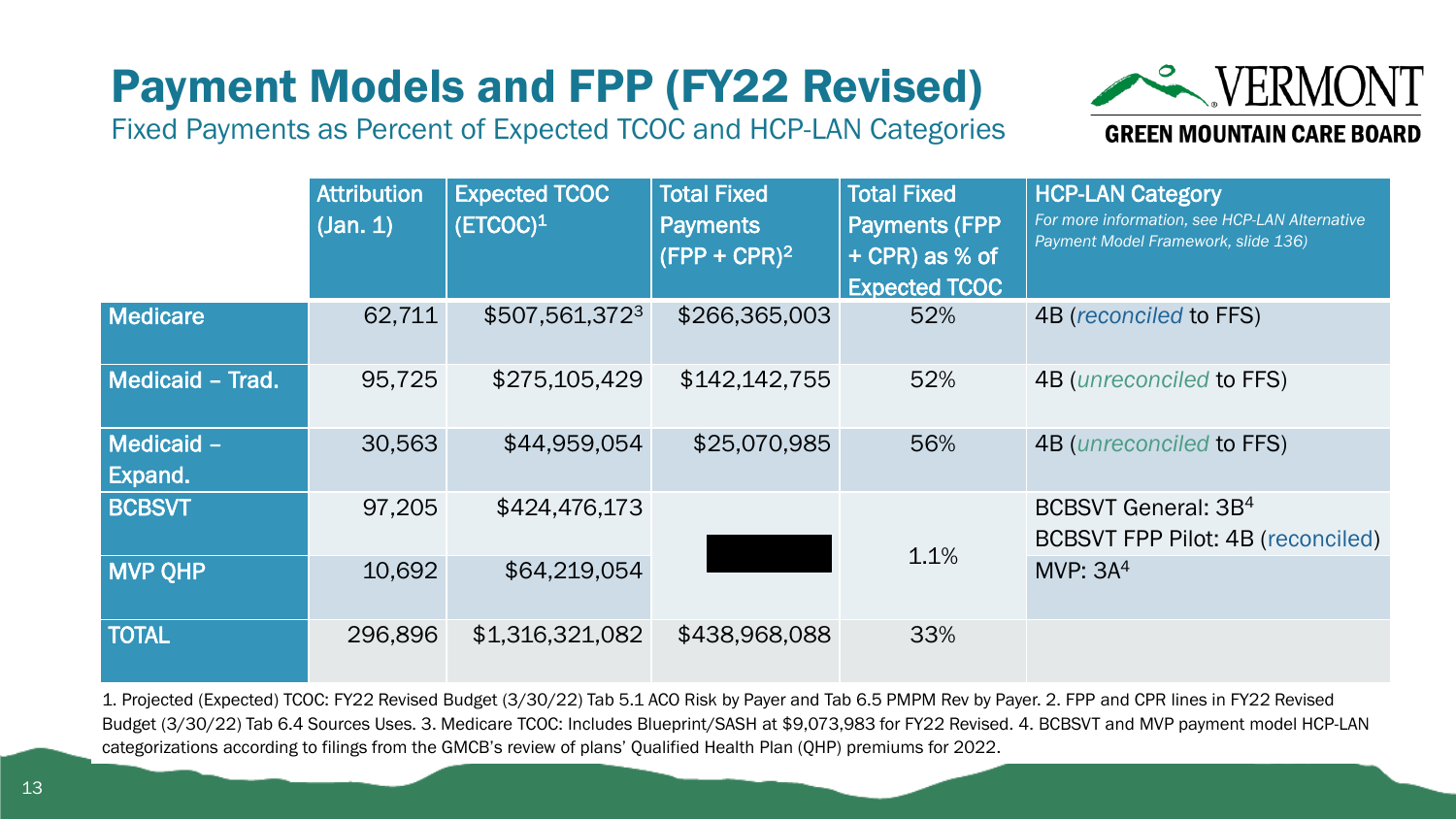### FPP Levels and Targets - Reporting Key Takeaways



- Report both reconciled and unreconciled FPP
- Include numerator/denominator tied to financial sheets
- Adjust targets, if needed
- GMCB staff will issue the Reporting Manual as specified in the budget order
- No Board action required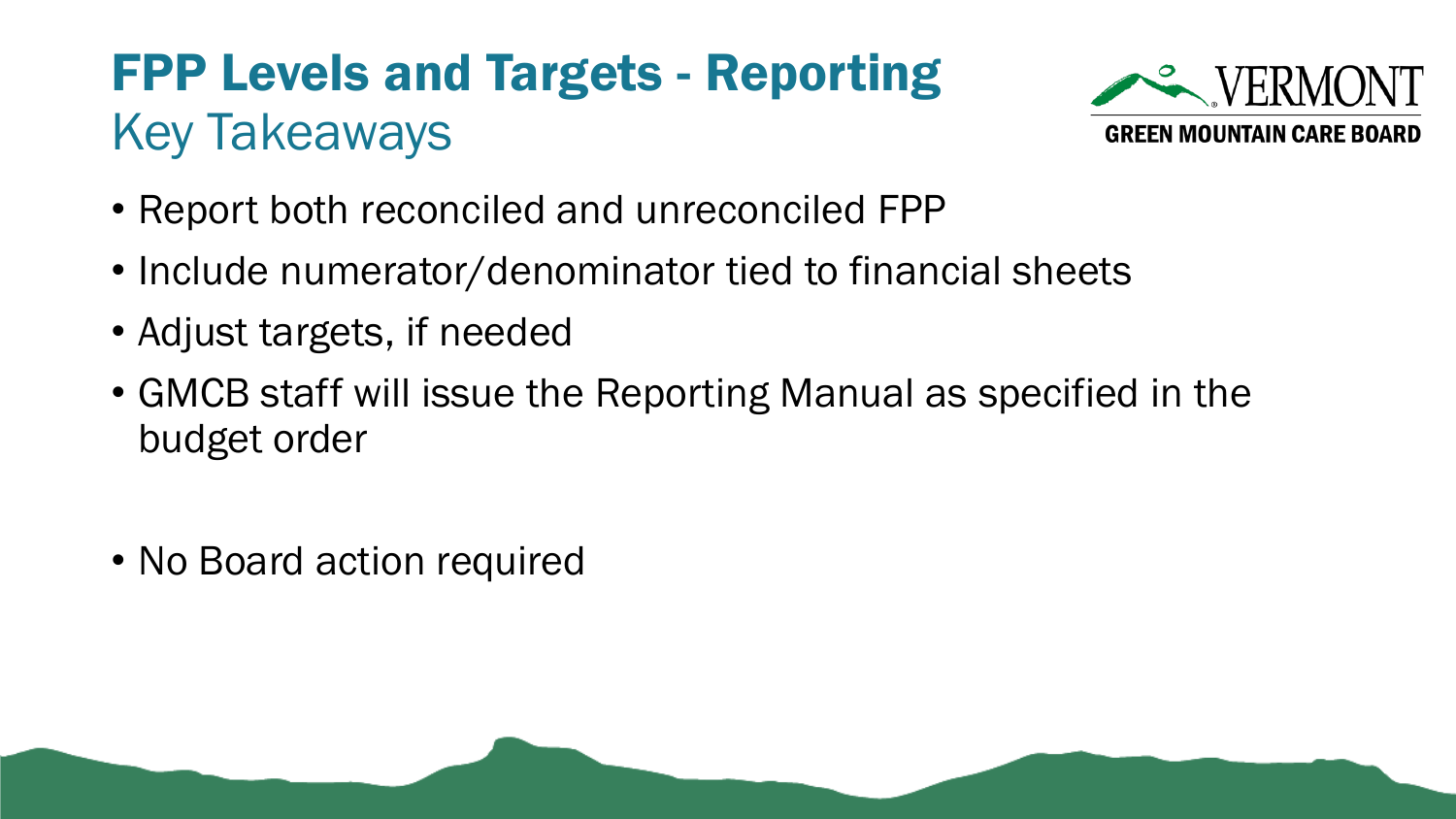#### ACO Budget & Financials Funds Flow



- OCV's Full Accountability (non-GAAP) budget is an "all-in" financial perspective which captures Expected TCOC pass-through, Contract revenues (incl. FPP), and organizational revenues and expenses. The Full Accountability budget is not in line with US GAAP as most of the revenues are the responsibility of thirdparty fiduciaries.
- OCV's Entity-Level (GAAP) budget captures only the revenues and expenses derived from and incurred by the organization's operating activity in line with US Generally Accepted Accounting Principles (GAAP). \*

\*OCV presented a FY22 budget of \$44.2 million. This is an amalgamation of the entity-level budget plus Medicaid NextGen-Added (TCOC) and confidential contract revenues as well as full responsibility for Medicaid Admin (Trad. & Exp.) revenues. These are offset by PHM/PMT Reform Program and Operating Expenses.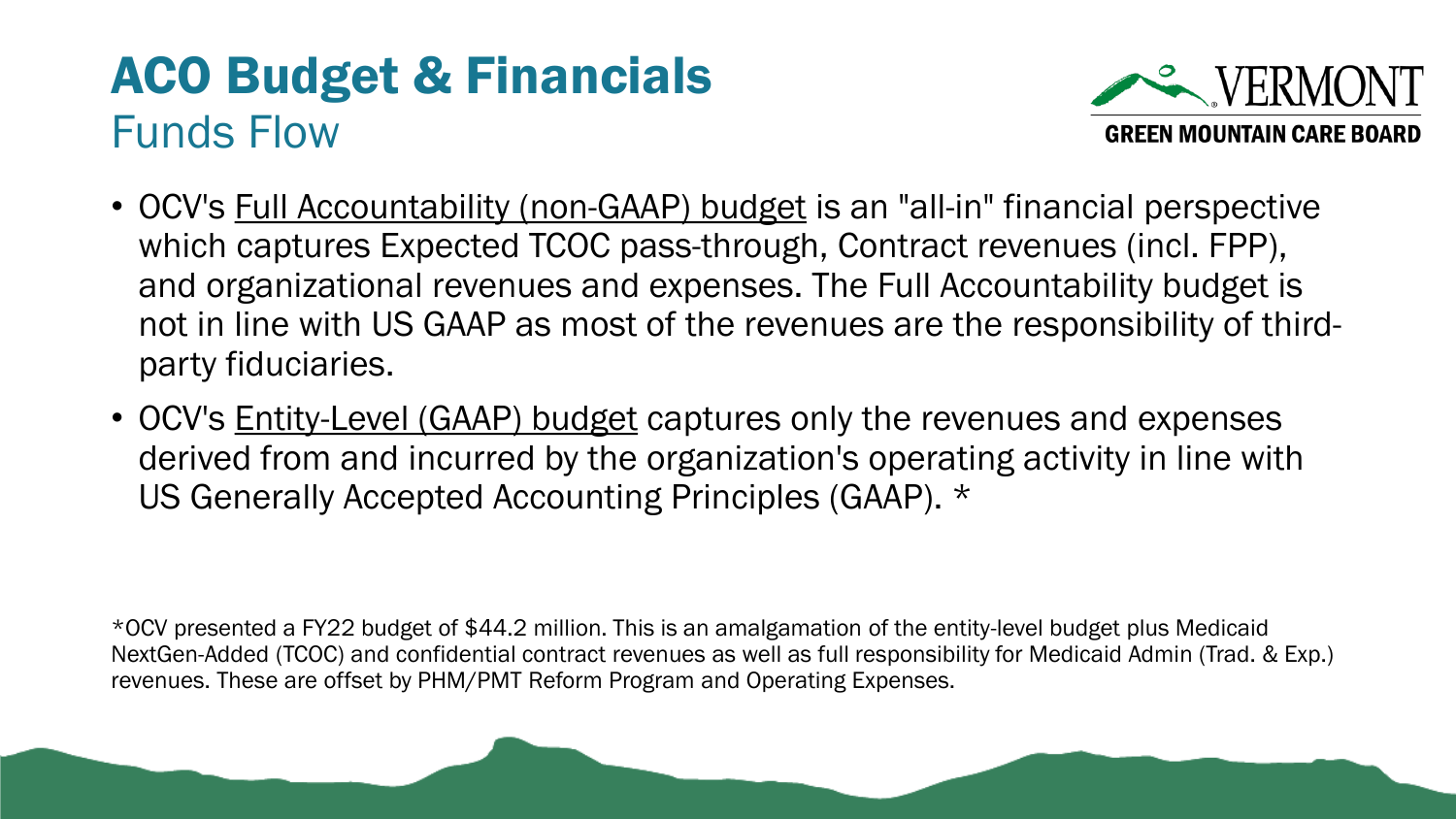#### ACO FY22 Revised Budget & Financials

#### Entity Level (GAAP) & Total Accountability (Non-GAAP) Summary Income Statement



|                                                      | <b>GAAP</b> |               |     |               |     |               | <b>NON-GAAP</b> |               |            |    |                                   |      |                 |    |                  |    |                |            |
|------------------------------------------------------|-------------|---------------|-----|---------------|-----|---------------|-----------------|---------------|------------|----|-----------------------------------|------|-----------------|----|------------------|----|----------------|------------|
| <b>Entity Level (GAAP)</b>                           |             | 2021 Actual   |     | 2022 Budget   |     | 2022 Revised  |                 | 2022 Variance | Variance % |    | 2021 Actual                       |      | 2022 budget     |    | 2022 Revised     |    | 2022 Variance  | Variance % |
| <b>Expected Total Cost of Care Target (External)</b> |             |               |     |               |     |               |                 |               |            | S. | 776,354,347                       |      | 884,356,005     |    | 880,713,433      | -S | (3,642,573)    |            |
| Fixed Prospective Payment/Funded CPR                 |             |               |     |               |     |               |                 |               |            |    | 407,618,099                       |      | 445,882,154 \$  |    | 435,607,649      | -S | (10, 274, 504) |            |
| <b>Other Contract Revenue</b>                        |             | 6,963,700     |     | 3,360,439     |     |               | Ŝ               | (3,360,439)   |            |    | 10,476,117                        |      | 7,371,394 \$    |    | 10,460,595 \$    |    | 3,089,201      |            |
| <b>Participation Fees</b>                            |             | 16,738,432    | - S | 19,231,028    | -S  | 20,415,985    |                 | 1,184,957     |            |    | 16,738,432                        |      | 19,231,028      | -S | 20,415,985       | -S | 1,184,957      |            |
| Administrative Revenue                               |             | 3,779,019     | -S  | 4,175,496     | - S |               |                 | (4, 175, 496) |            |    | 7,558,032 \$                      |      | 7,978,014 \$    |    |                  |    | (7,978,014)    |            |
| <b>Settlement Revenue</b>                            |             |               |     |               |     |               |                 |               |            |    | 5,941,844                         |      |                 |    |                  |    |                |            |
| <b>Consulting Revenue</b>                            |             | 18,000        |     |               |     |               |                 |               |            |    | $18,000$ \$                       |      |                 |    |                  |    |                |            |
| Other Revenues (incl. Settlement)                    |             | 254,704 \$    |     | 527,247       |     | 4,601,560     | -S              | 4,074,312     |            |    | 254,704 \$                        |      | 527,247         |    | 4,601,560        |    | 4,074,312      |            |
| <b>Total Revenues</b>                                |             | 27,753,855    | - Ś | 27,294,211 \$ |     | 25,017,545 \$ |                 | (2, 276, 666) | $-9.1%$    |    | $$1,224,959,575$ $$1,365,345,843$ |      |                 |    | \$ 1,351,799,222 | s  | (13,546,621)   | $-1%$      |
|                                                      |             |               |     |               |     |               |                 |               |            |    |                                   |      |                 |    |                  |    |                |            |
| <b>Expected Health Care Spend (External)</b>         | Ŝ           | ٠             | S   |               | \$  |               |                 |               |            |    | 758,044,635                       | -S   | 875,282,023 \$  |    | 871,639,451 \$   |    | (3,642,572)    |            |
| <b>Contractual Risk Limitations</b>                  |             |               |     |               |     |               |                 |               |            |    | 3,905,131                         |      |                 |    |                  |    |                |            |
| <b>Fixed Prospective Payments</b>                    |             | $11,097$ \$   |     |               |     |               |                 |               |            |    | 407,629,196                       | -S   | 445,882,154 \$  |    | 435,607,649      | -S | (10, 274, 504) |            |
| Population Health Management Payment                 |             | 2,297,778     | -\$ | 1,644,348     | - S | 1,946,334 \$  |                 | 301,986       |            |    | 8,959,978                         | - \$ | $9,457,821$ \$  |    | $9,512,724$ \$   |    | 54,903         |            |
| Population Health Management Program                 |             | 10,359,064 \$ |     | 10,362,325    | - S | 7,633,673     | -S              | (2,728,652)   |            |    | 19,755,429                        | - S  | 19,436,307 \$   |    | 19,601,860 \$    |    | 165,552        |            |
| <b>Settlement Exp</b>                                |             | $12,026$ \$   |     |               |     |               |                 |               |            |    | 11,591,317                        |      |                 |    |                  |    |                |            |
| <b>Operational Expenses</b>                          |             | 13,173,351    | - S | 15,287,538    |     | 15,437,538    |                 | 150,000       |            |    | 13,173,351                        | -S   | 15,287,538 \$   |    | 15,437,538 \$    |    | 150,000        |            |
| <b>Total Expenses</b>                                |             | 25,853,315    | - S | 27,294,211    |     | 25,017,545    | -S              | (2, 276, 666) | $-9.1%$    |    | \$1,223,059,037                   |      | \$1,365,345,843 |    | \$ 1,351,799,222 | s  | (13,546,621)   | $-1%$      |
| <b>Net Income</b>                                    |             | 1,900,540 \$  |     | $(0)$ \$      |     | (0) \$        |                 | 0             |            | Ŝ  | 1,900,538                         | - Ś  | $0 \mid \xi$    |    | (0) \$           |    | 0              |            |
|                                                      |             |               |     |               |     |               |                 |               |            |    |                                   |      |                 |    |                  |    |                |            |
| Administrative Ratio                                 |             | 45.53%        |     | 56.01%        |     | 61.71%        |                 |               |            |    | 1.26%                             |      | 1.12%           |    | 1.14%            |    |                |            |
| <b>PHM Ratio with Blueprint</b>                      |             | 54.47%        |     | 43.99%        |     | 38.29%        |                 |               |            |    | 2.92%                             |      | 2.12%           |    | 2.15%            |    |                |            |
| <b>PHM Ratio without Blueprint</b>                   |             | 54.47%        |     | 43.99%        |     | 38.29%        |                 |               |            |    | 2.17%                             |      | 1.45%           |    | 1.48%            |    |                |            |
| <b>Operating Margin</b>                              |             | 0.00%         |     | 0.00%         |     | 0.00%         |                 |               |            |    | 0.00%                             |      | 0.00%           |    | 0.00%            |    |                |            |
| <b>Total Margin</b>                                  |             | 0.00%         |     | 0.00%         |     | 0.00%         |                 |               |            |    | 0.00%                             |      | 0.00%           |    | 0.00%            |    |                |            |
| <b>FTEs - Fiscal Year (budgeted)</b>                 |             | 60            |     | 61.4          |     | 62.9          |                 |               |            |    | 60                                |      | 61.4            |    | 62.9             |    |                |            |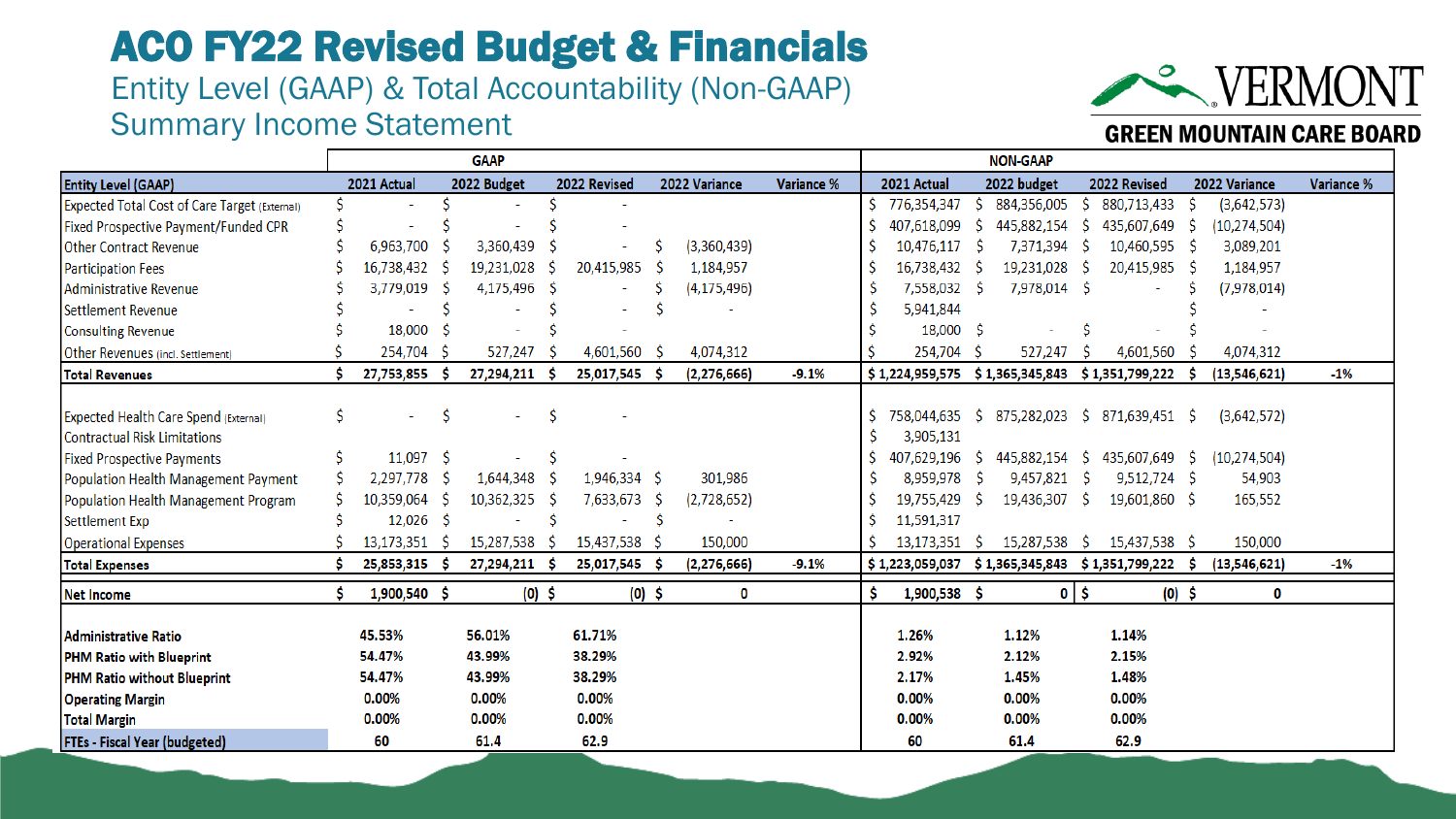### ACO Revised Budget & Financials Key Takeaways



- Full Accountability (Non-GAAP): Overall variance is \$(13.5)M, a 1% reduction from original budget. Updated attribution and associated TCOC is the greatest variance driver; this type of variance is expected.
- Entity-Level (GAAP): Overall variance is \$(2.3)M, a 9% reduction from original budget. Final contract terms are the greatest variance driver.
- Medicaid contract changes:
	- Original FY22 budget assumed FY21 contract terms:
		- Monthly payment to OCV = FPP + Administrative Payments
		- Administrative payment = Care Coordination, PHM programs, VBIF and OCV administrative costs
		- \$7.9M PMPM funding + \$3.6M Care Coordination
		- \$3.9M in Delivery System Reform (DSR) payments were NOT assumed for FY22
	- Revised FY22 budget reflects final contract terms:
		- Monthly payment to OCV = FPP + Payment Reform Support Payments
		- Payment Reform Support Payment = Care Coordination, PHM programs (cannot be used to fund OCV operations)
		- \$6.5M in Payment Reform Support Payments + \$2M DVHA VBIF
		- Less \$ overall in contract; all goes to providers
	- Difference to fund operations is offset by hospitals
		- \$927K in participation fees + \$3.36M in fixed payment offsets
		- Not a 1-for-1 difference due to other adjustments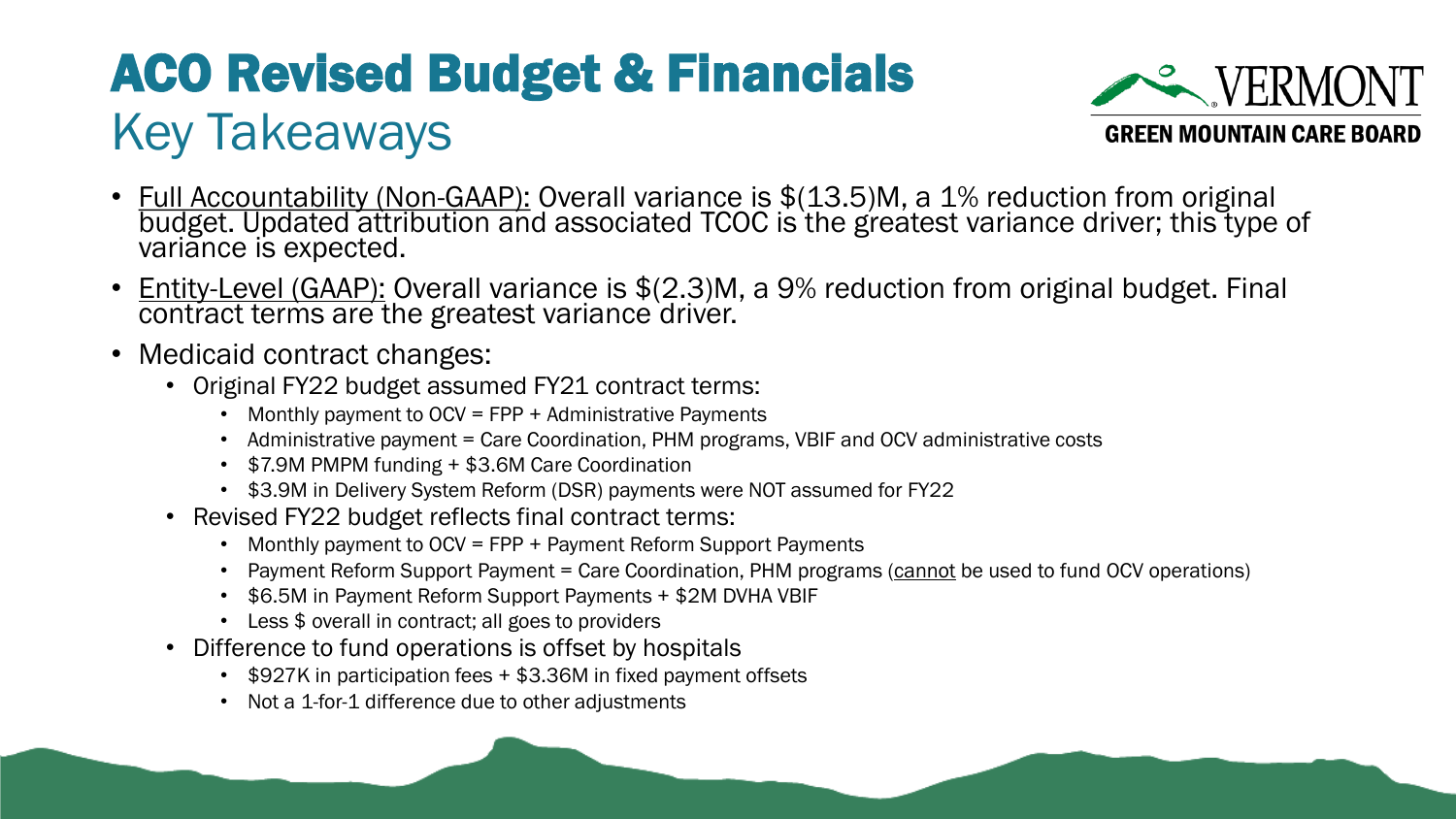### ACO Budget & Financials Key Takeaways



- Medicaid contract changes
- Operating budget adds the cost of the ACO benchmarking tool, as ordered
- VBIF funded as ordered
- Staff recommendation: Continue to monitor financial terms of the budget order through Quarterly reporting
	- No Board action required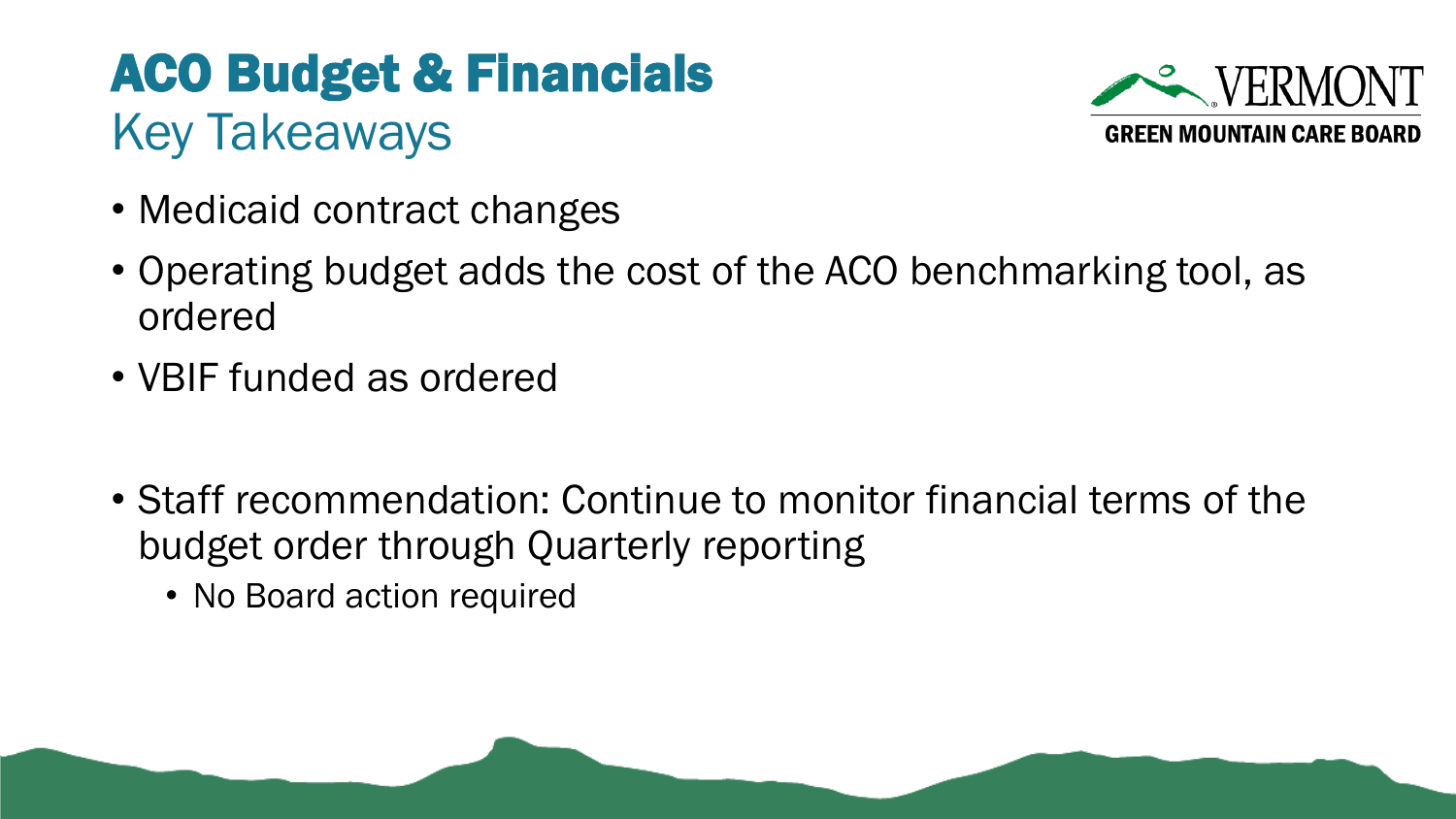#### Condition 9d Population Health Initiatives



- Initial budget described that the care coordination model would be shifting after network feedback.
- With stakeholder engagement, a revised model was being developed: Care Coordination payments would be decoupled from use of Care Navigator, and instead payments would be tied to accountabilities.
- At the time, the specifics were being finalized and would be communicated in the near future.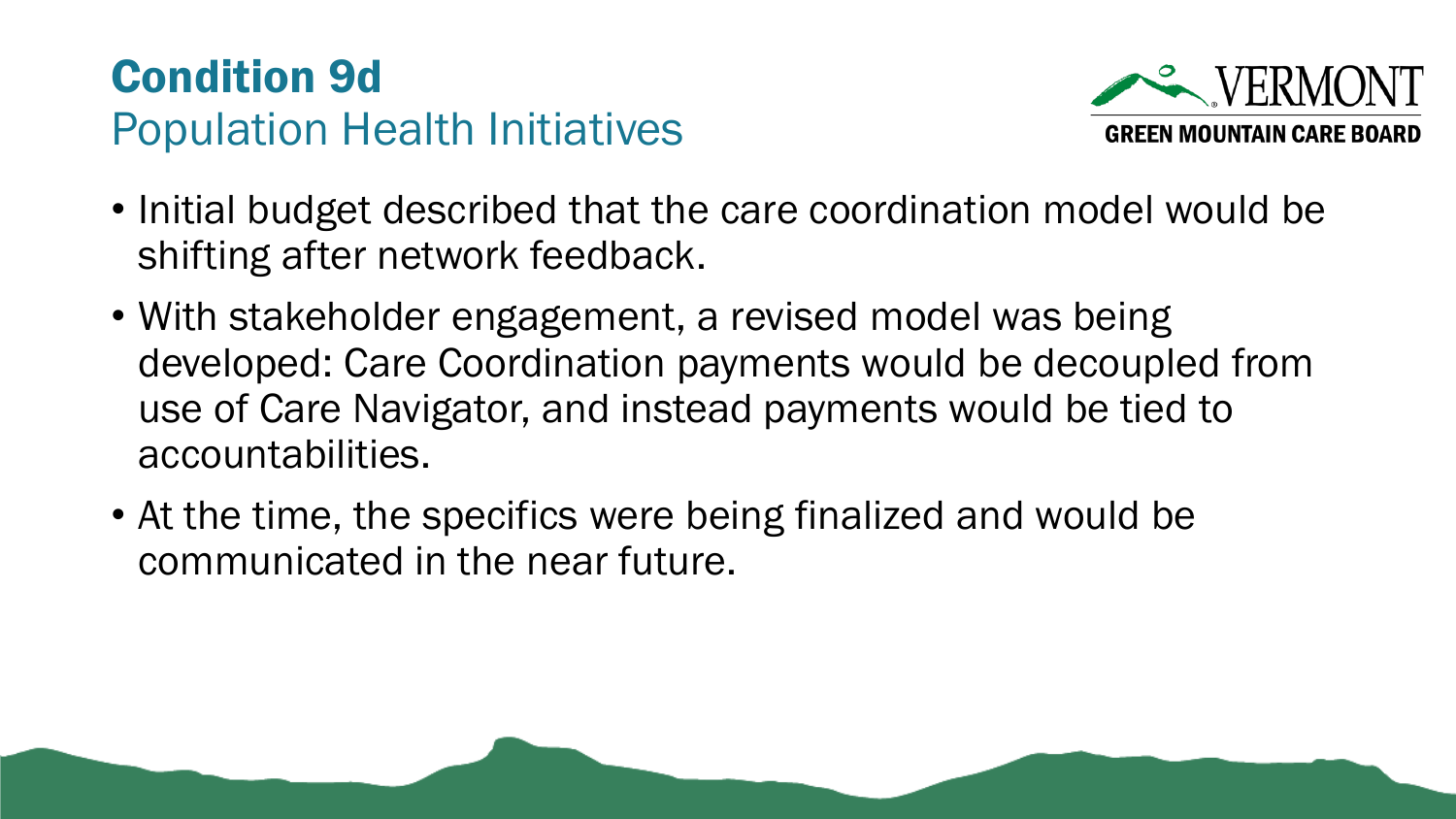#### Condition 9d PY21 vs PY22 Care Coordination Program



#### PY2021 and prior

- Available to Participants, Preferred Providers, and Collaborators (HHAs, DAs, AAAs, and SASH)
- Monthly PMPM for care coordinated lives, and ad hoc care conference payments
- Earned based upon completion of care coordination tasks/use of Care Navigator based on risk stratification
- Amounts dependent on care team member position

#### PY2022

- Available to Participants, HHAs, DAs, and AAAs
- Two types of payments
	- monthly PMPM for full panel (85%)
	- annual bonus payment (up to 15%)
- PMPM earned based upon completion of care coordination accountabilities.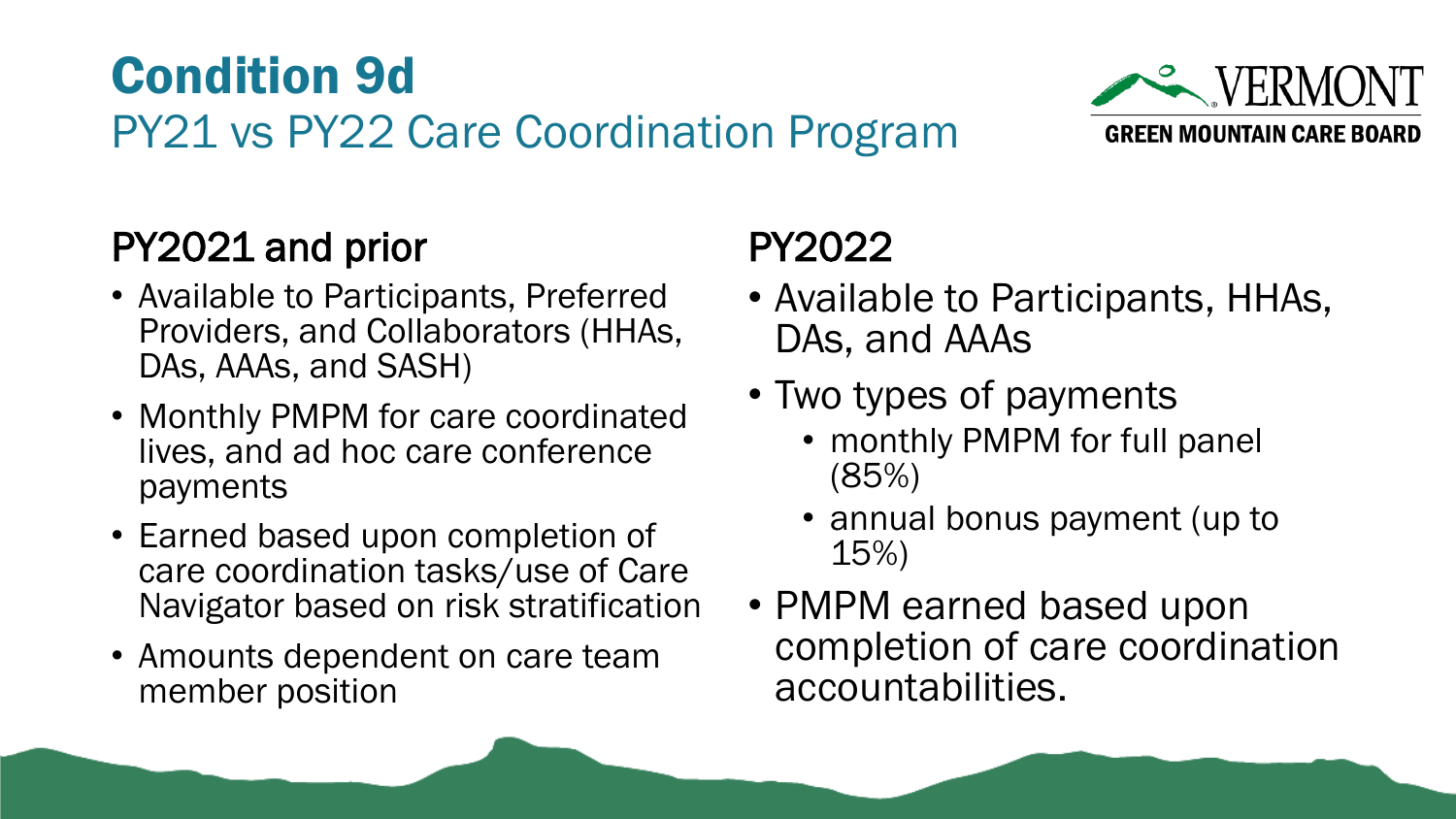#### Condition 9d PY22 Care Coordination Payments



- Primary Care Providers (Participants)
	- 85% of budgeted funds: monthly \$1.50 PMPM payments as a capacity payment based on member months
	- 15% of budgeted funds: available as an annual performance bonus tied to risk-adjusted TCOC
- Home Health Agencies
	- 85% of budgeted funds: monthly payments based on the proportional share of 2021 care coordination payments earned by HHAs through their use of Care Navigator.
	- 15% of budgeted funds: available as a performance bonus tied to each HHA's rate of inpatient admissions for attributed lives after a home health visit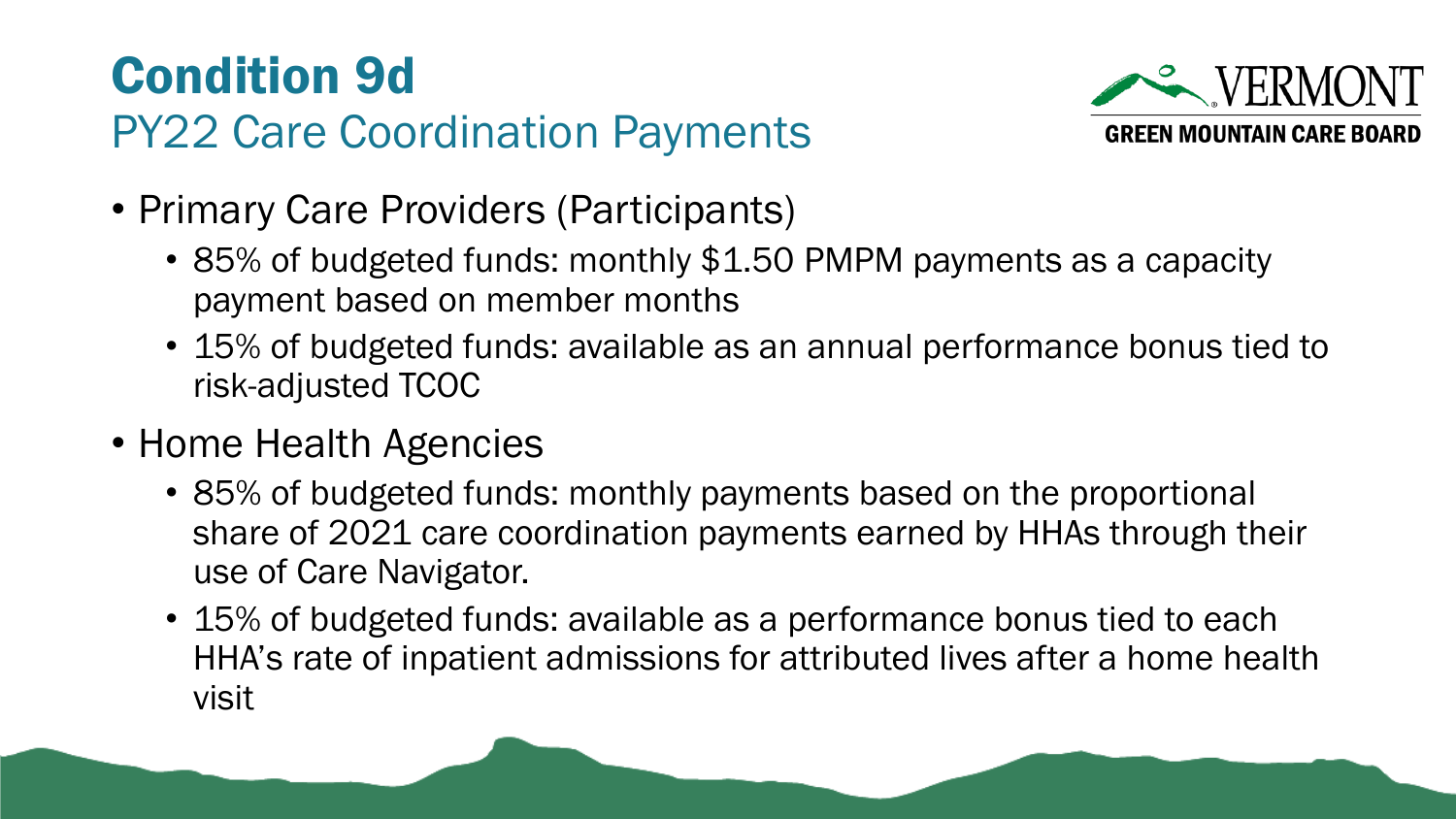#### Condition 9d PY22 Care Coordination Payments



- Designated Agencies
	- 85% of budgeted funds: monthly payments based on the proportional share of the total dollar value of claims for care provided by DAs to Attributed Lives in Medicaid Program.
	- 15% of budgeted funds: available as a performance bonus tied to PCP engagement for Attributed Lives being actively care managed
- Area Agencies on Aging
	- 85% of budgeted funds: monthly payments based on the proportional share of 2021 care coordination payments earned by AAAs through their use of Care Navigator.
	- 15% of budgeted funds: available as a performance bonus tied to PCP engagement for Attributed Lives being actively care managed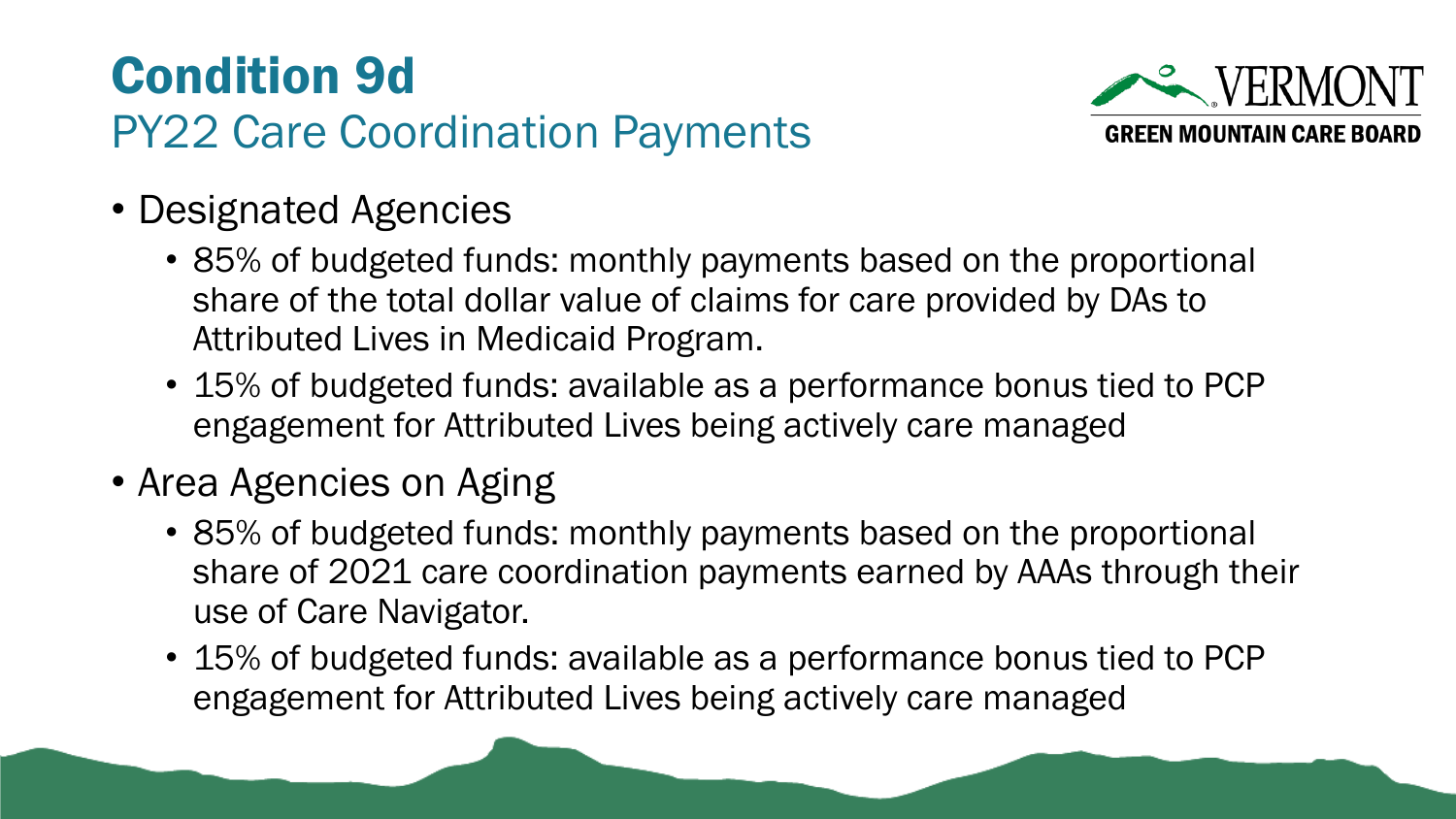



- Continue to monitor population health initiatives and revised care coordination model.
- Seek information regarding evaluation of care coordination efforts to be completed in summer of 2022.
- No board action required at this time.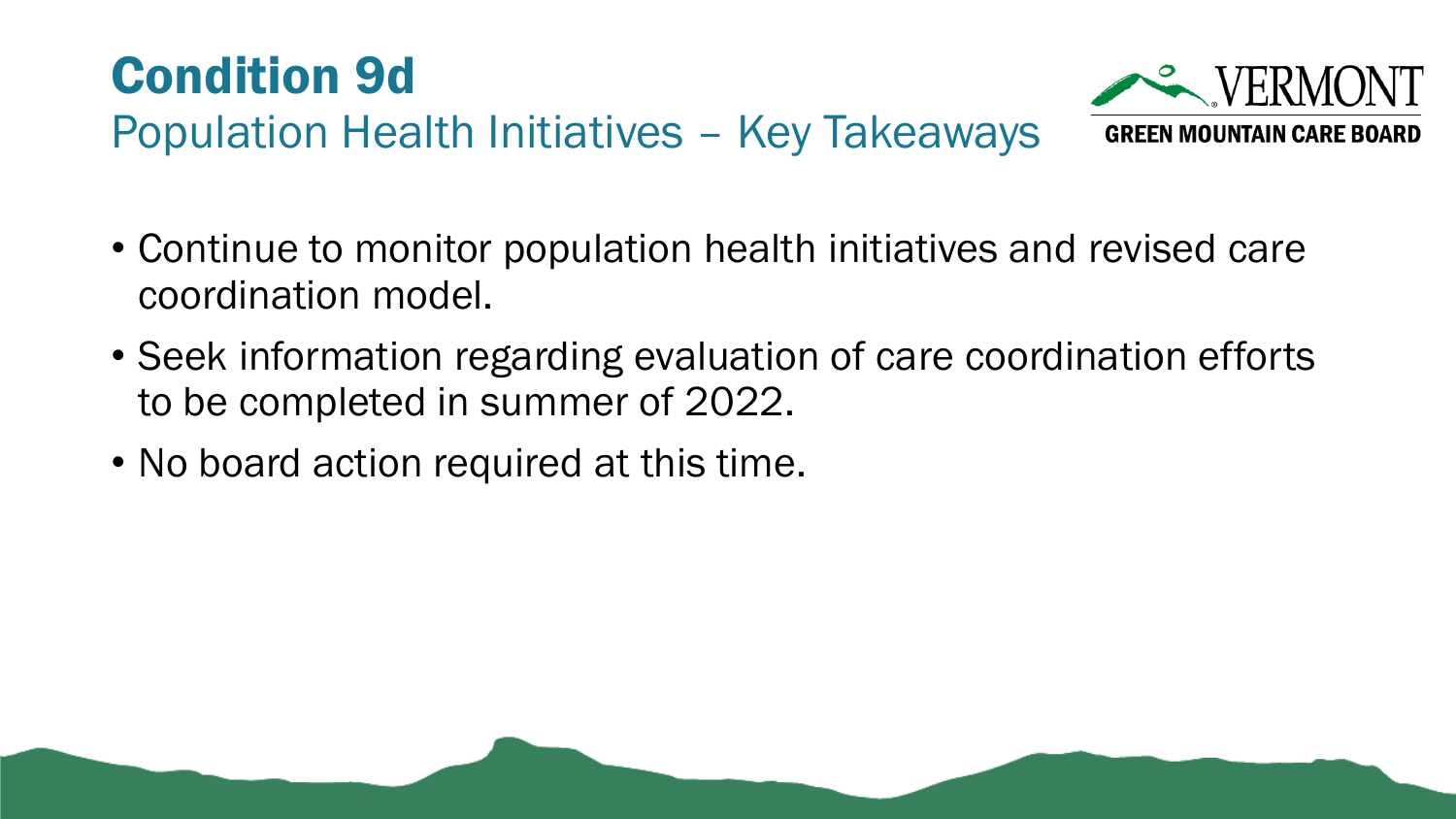

#### **GREEN MOUNTAIN CARE BOARD**  $\vert$  Condition  $\vert$  Status as of May 11, 2022  $\vert$  Board Action Vote needed on budget order language

| 1&2            | <b>ACO Benchmarking</b><br>System                                                    | OneCare received GMCB approval of<br>selected Medicare benchmarking vendor and<br>is in active contract negotiations.<br>Next step is developing templates for an<br>initial report due by July 31, 2022. | Vote needed on budget<br>order language<br>amendment |  |  |
|----------------|--------------------------------------------------------------------------------------|-----------------------------------------------------------------------------------------------------------------------------------------------------------------------------------------------------------|------------------------------------------------------|--|--|
| 3              | FPP levels and targets                                                               | Reporting Manual to incorporate updated<br>template.                                                                                                                                                      | Monitor                                              |  |  |
| $\overline{4}$ | <b>Scale Target Initiatives</b><br>and Alignment                                     | Contracts and forms submitted. Note: GMCB<br>APM Scale report (2021 and preliminary<br>2022 scale results) due June 30, 2022.                                                                             | Monitor                                              |  |  |
| 5              | <b>Benchmark Trend Rates</b>                                                         | Contracts submitted.                                                                                                                                                                                      | Monitor                                              |  |  |
| 6              | Work with MA plans in<br>Vermont to develop<br>scale qualifying<br>programs for FY23 | No update at this time.                                                                                                                                                                                   | Monitor                                              |  |  |

Note: Dates may be subject to change.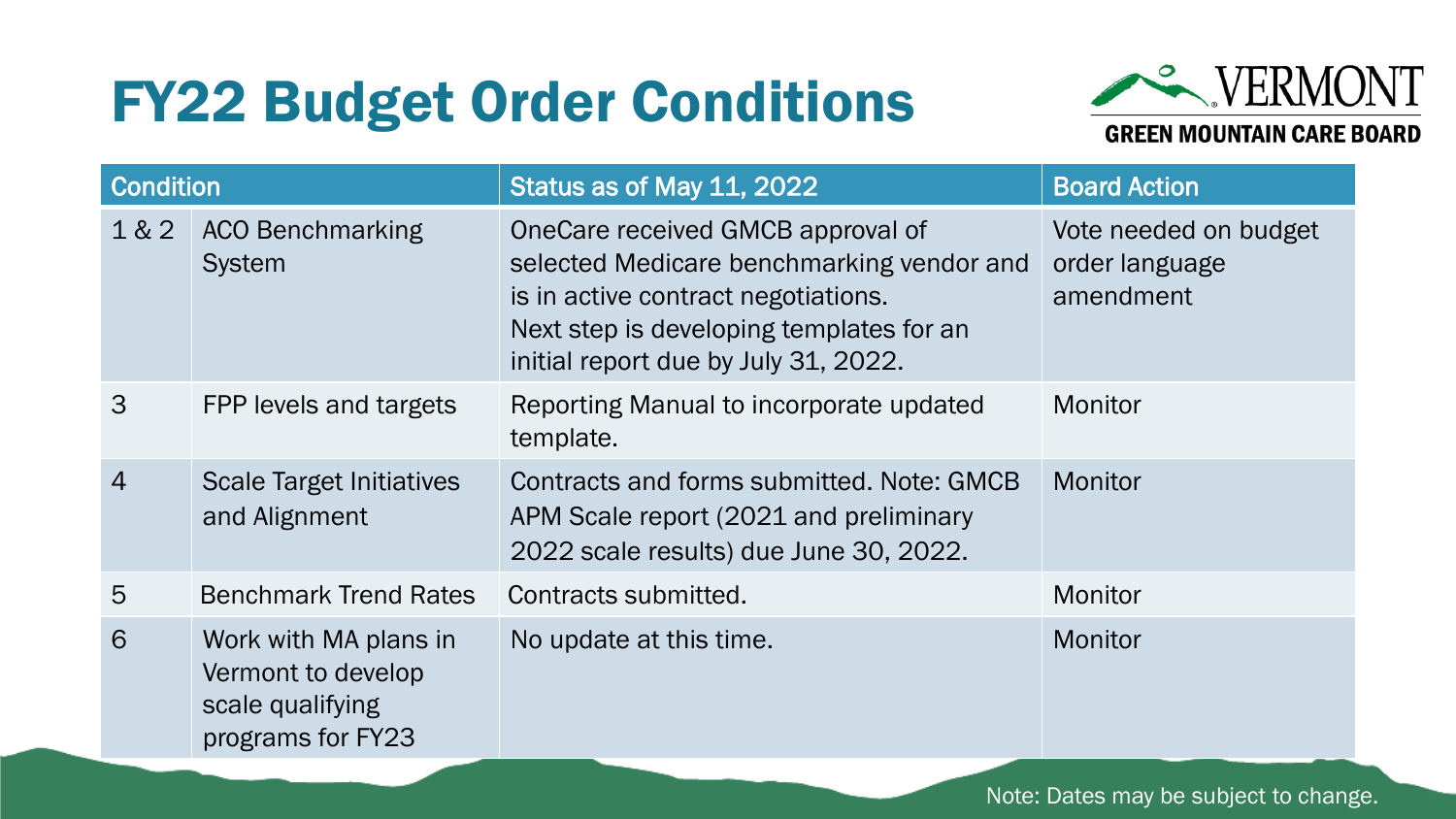

| <b>Condition</b> |                                                                                                       | Status as of May 11, 2022                                                                                       | <b>Board Action</b> |  |
|------------------|-------------------------------------------------------------------------------------------------------|-----------------------------------------------------------------------------------------------------------------|---------------------|--|
| $\overline{7}$   | <b>Risk Model, seek</b><br>approval if changes                                                        | No changes reported in revised budget.                                                                          | Monitor             |  |
| 8                | Notify of any material<br>changes to budget                                                           | Revised budget reviewed.                                                                                        | <b>None</b>         |  |
| 9                | <b>Revised budget</b><br>documentation                                                                | Completed.                                                                                                      | <b>None</b>         |  |
| 10               | <b>Revised budget</b><br>presentation                                                                 | Completed.                                                                                                      | <b>None</b>         |  |
| 11               | <b>FY22 operating</b><br>expenses not to exceed<br>\$15.3 million plus cost<br>of benchmarking system | Revised budget is in line with this condition;<br>continue to monitor through quarterly<br>financial reporting. | Monitor             |  |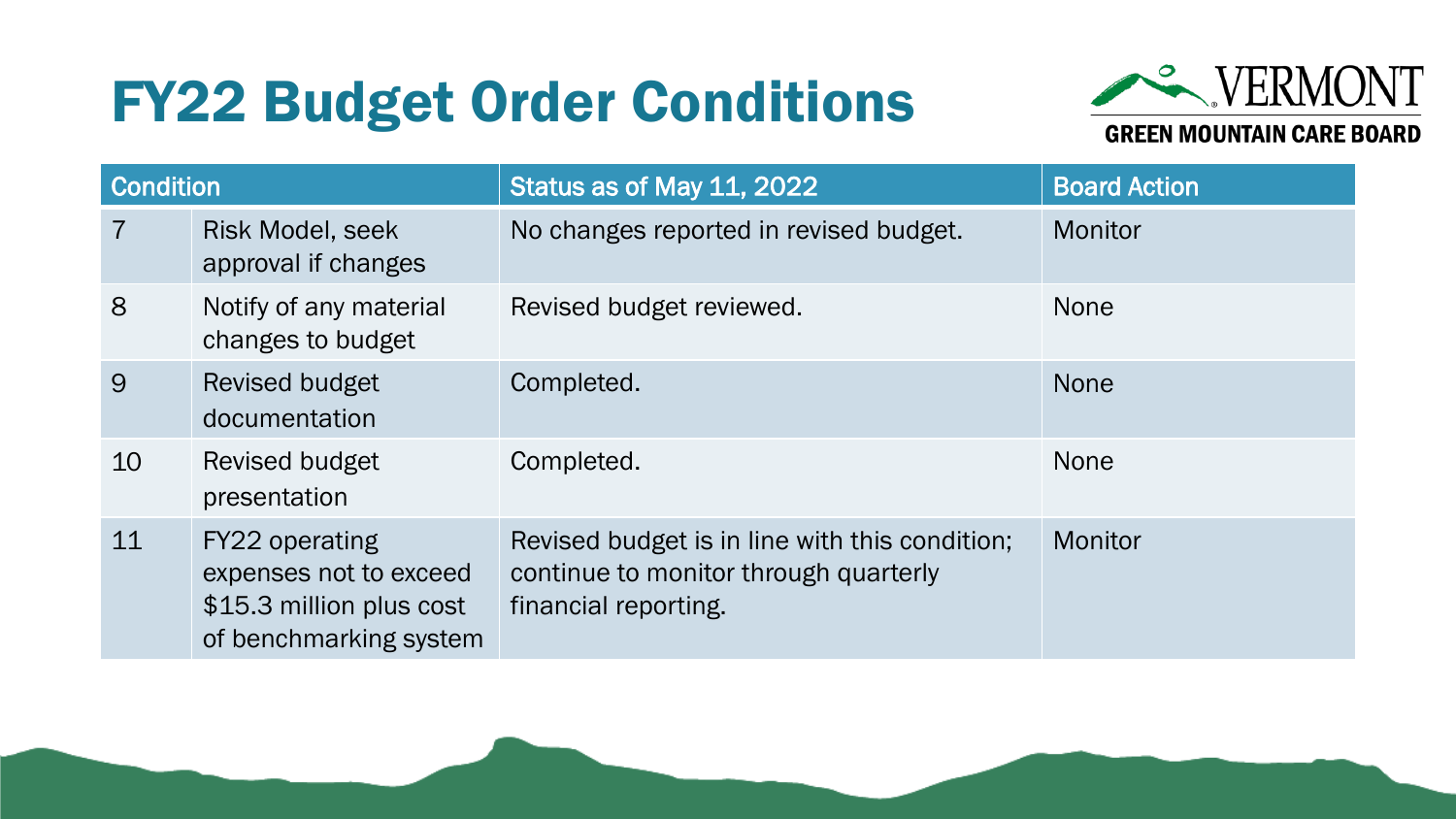

| <b>Condition</b> |                                                                                                                         | Status as of May 11, 2022                                           | <b>Board Action</b> |
|------------------|-------------------------------------------------------------------------------------------------------------------------|---------------------------------------------------------------------|---------------------|
| 12               | Notify GMCB within 15<br>days if OneCare uses<br>reserves, adjusts<br>participation fees, or<br>uses its line of credit | Ad hoc, no update at this time.                                     | Monitor             |
| 13               | Submit audited<br>financials as soon as<br>they are available                                                           | Anticipated August 2022.                                            | Monitor             |
| 14               | Submit most recent IRS<br>Form 990 as soon as it<br>is available                                                        | Anticipated in Summer 2022.                                         | Monitor             |
| 15               | Submit revised proposal<br>for PHM programs if not<br>fully funded as detailed<br>in FY22 Budget                        | \$2M DVHA VBIF. No other PHM changes<br>reported in revised budget. | Monitor             |
|                  |                                                                                                                         |                                                                     |                     |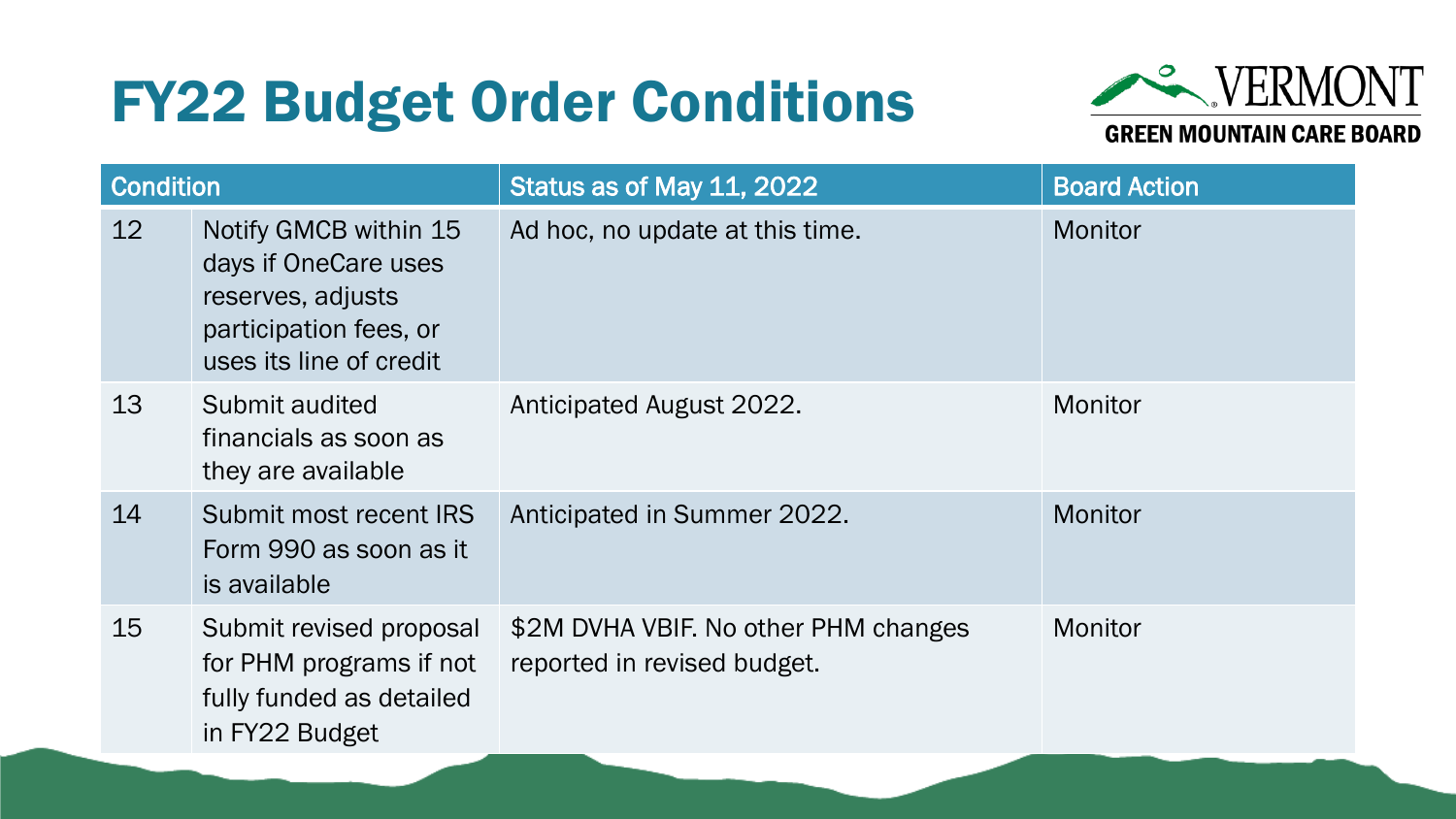

| <b>Condition</b> |                                                                                                                   | Status as of May 11, 2022                                                                                                                   | <b>Board Action</b> |  |  |  |
|------------------|-------------------------------------------------------------------------------------------------------------------|---------------------------------------------------------------------------------------------------------------------------------------------|---------------------|--|--|--|
| 16               | Fund VBIF or other pre-<br>funded clinical quality<br>incentive program at<br>minimum of \$2.24 million           | Up to \$3 million dollars available for VBIF,<br>reflected in revised budget; \$3M total<br>includes \$2M DVHA-funded, \$1M OCV-<br>funded. | Monitor             |  |  |  |
| 17               | <b>Blueprint and SASH Funding</b>                                                                                 | Budgeted as ordered.                                                                                                                        | Monitor             |  |  |  |
| 18               | OneCare's administrative<br>expenses must be less than<br>health care savings across<br>duration of APM Agreement | Assessment due from OCV to GMCB in<br>2023.                                                                                                 | Monitor             |  |  |  |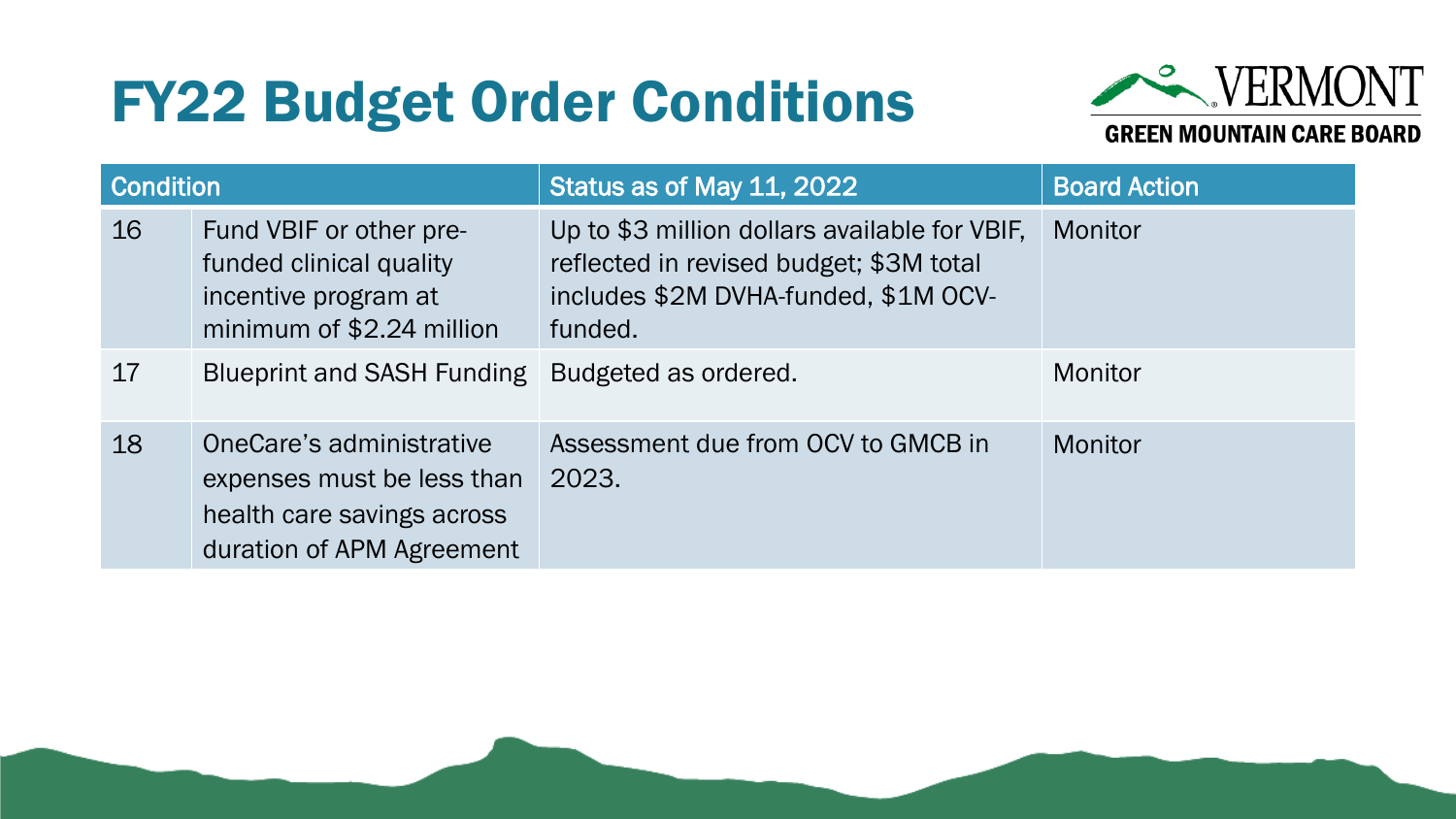## Discussion & Potential Vote



- Board discussion/questions
- Public comment
	- No written public comment received
- Potential vote